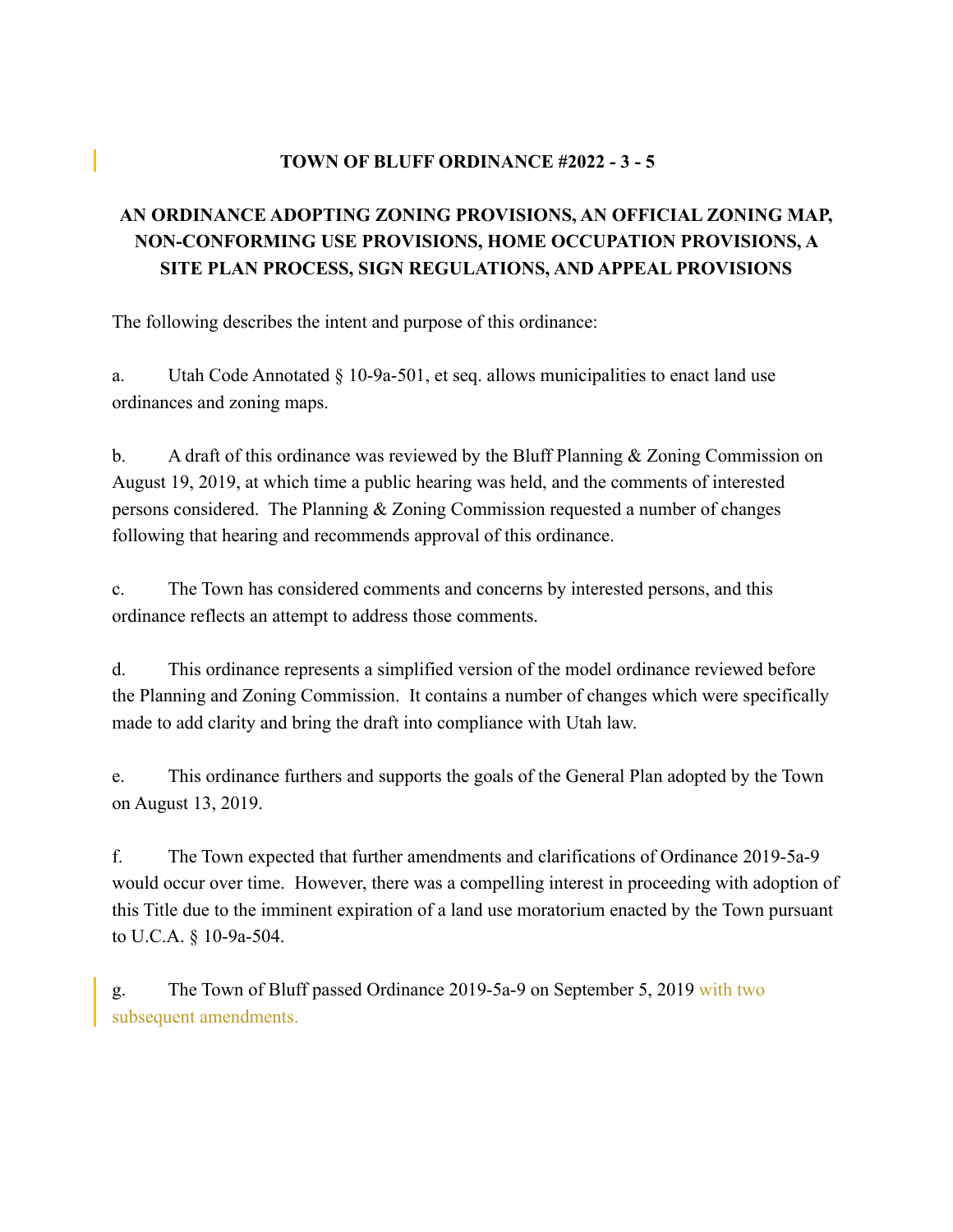h. Since implementation on September 5, 2019, the Bluff Planning & Zoning Commission has identified several areas needing clarification, definition, and updating to the original ordinance 2019-5a-9.

i. The Town has considered comments and concerns by interested persons, and this ordinance reflects an attempt to address those comments.

j. This Town finds that there is good cause for the adoption of this amended ordinance and that it furthers the public health, safety, and welfare.

THEREFORE, the Town of Bluff enacts the following:

### **TITLE SIX (6)- ZONING REGULATIONS**

## **Table of Contents**

#### **6.01.010 Definitions.**

C. **Acre** means an area of land containing forty-three thousand five hundred sixty (43,560) square feet.

B. **Accessory Building** means a building or structure not used for human habitation having a use that is secondary to the primary residential or business use of a particular land parcel. An accessory building may include a shed, garage, or barn.

C. **Accessory Dwelling Unit** means a dwelling for human habitation that is smaller than, and located adjacent to, another dwelling unit or building. A secondary dwelling until shall not exceed 800 square feet of finished interior floor area, and shall include, at minimum, a kitchen (including a permanently installed stove, sink, cabinets, counters and refrigerator); a living area; a sleeping area; and a separate bathroom (including toile, sink, shower {or bathtub}). An accessory dwelling until shall he an entrance which is separate form the primary residence )or other building) on the lot and have parking sufficient for the occupants. Accessory dwelling units shall not be subdivided or legally split from the subject lot.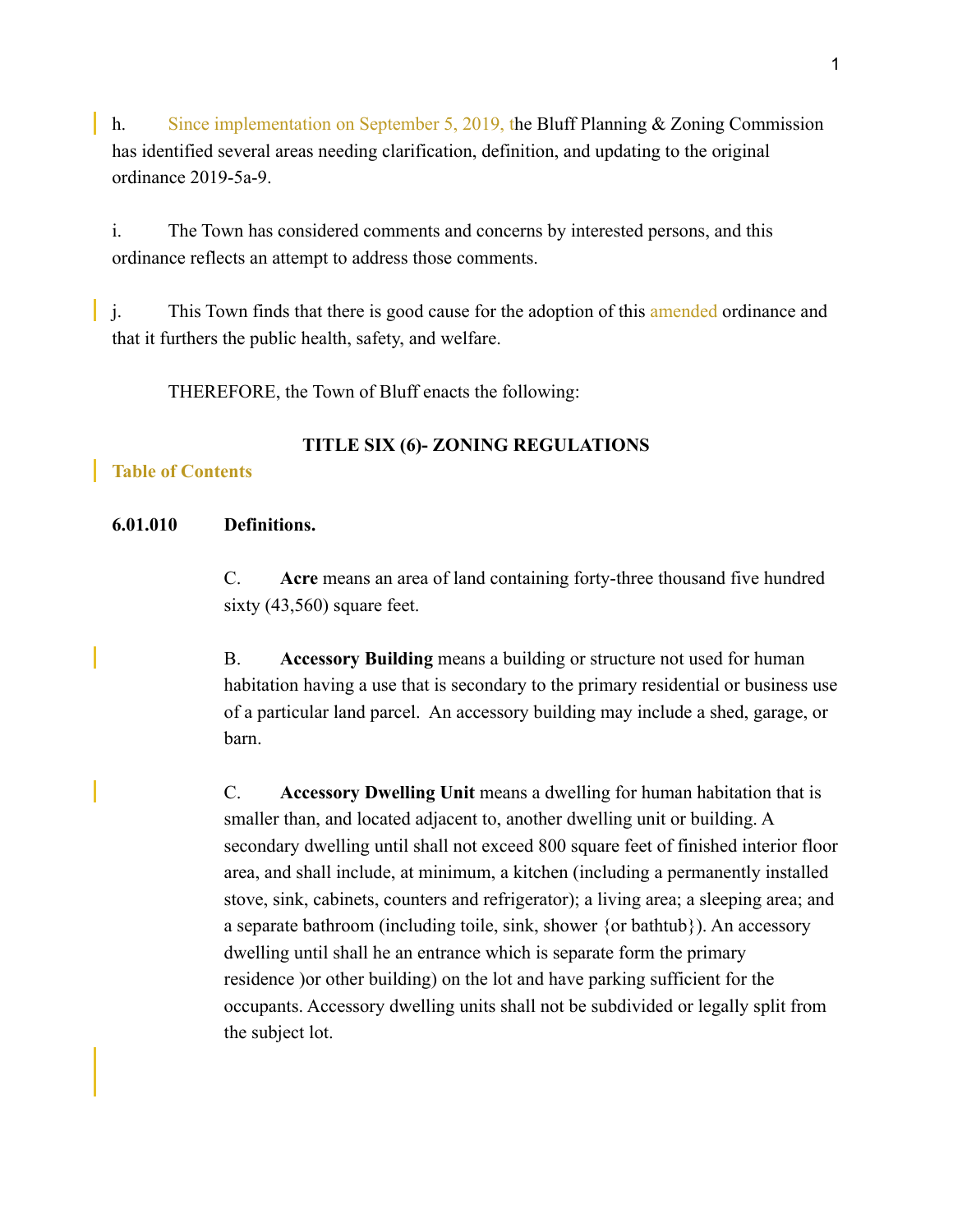D. **Adjacent** means a parcel of land that shares a boundary with the parcel of real property that is the subject of an application under this Title. For purposes of this Title, a parcel is adjacent to another if it is separated only by a public street or easement.

E. **Adversely Affected** means a person or entity who claims an interest in real property which may be negatively affected by any decision under this Title.

F. **Advisory Documents** means planning documents adopted by the Town from time to time, including the General Plan; or similarly adopted guidance documents.

G. **Alley** means a public thoroughfare less than twenty-five (25) feet wide as through a continuous row of houses, permitting access from the street to backyards, garages, etc; a narrow access.

 H. **Apartment** means multi-family dwellings held in single ownership, offered for rent or lease, in which units share one or more common walls.

I. **Appeal Authority** means the person or persons designated by ordinance enacted by Town to hear land use appeals under this Title.

J. **Archeological Resources** means any material remains of human life or activities which are at least 200 years of age, and which may provide scientific, cultural, or similar understanding of past human activities or behavior. By way of illustration, and not of limitation, archeological resources may include ancient human remains; ancient human dwellings or other structures; pottery, tools, clothing, art, weapons, or other items used by ancient humans; or the like.

K. **Architect** means a professional architect licensed in the state of Utah who exercises responsible charge over the preparation and submittal of materials required under this Title. Architects shall sign and stamp all submittals required by this Title.

L. **Automotive Repair (Light)** means repair, maintenance, and servicing of motor vehicles that does not involve removal of the head, crankshaft, or pistons of an engine.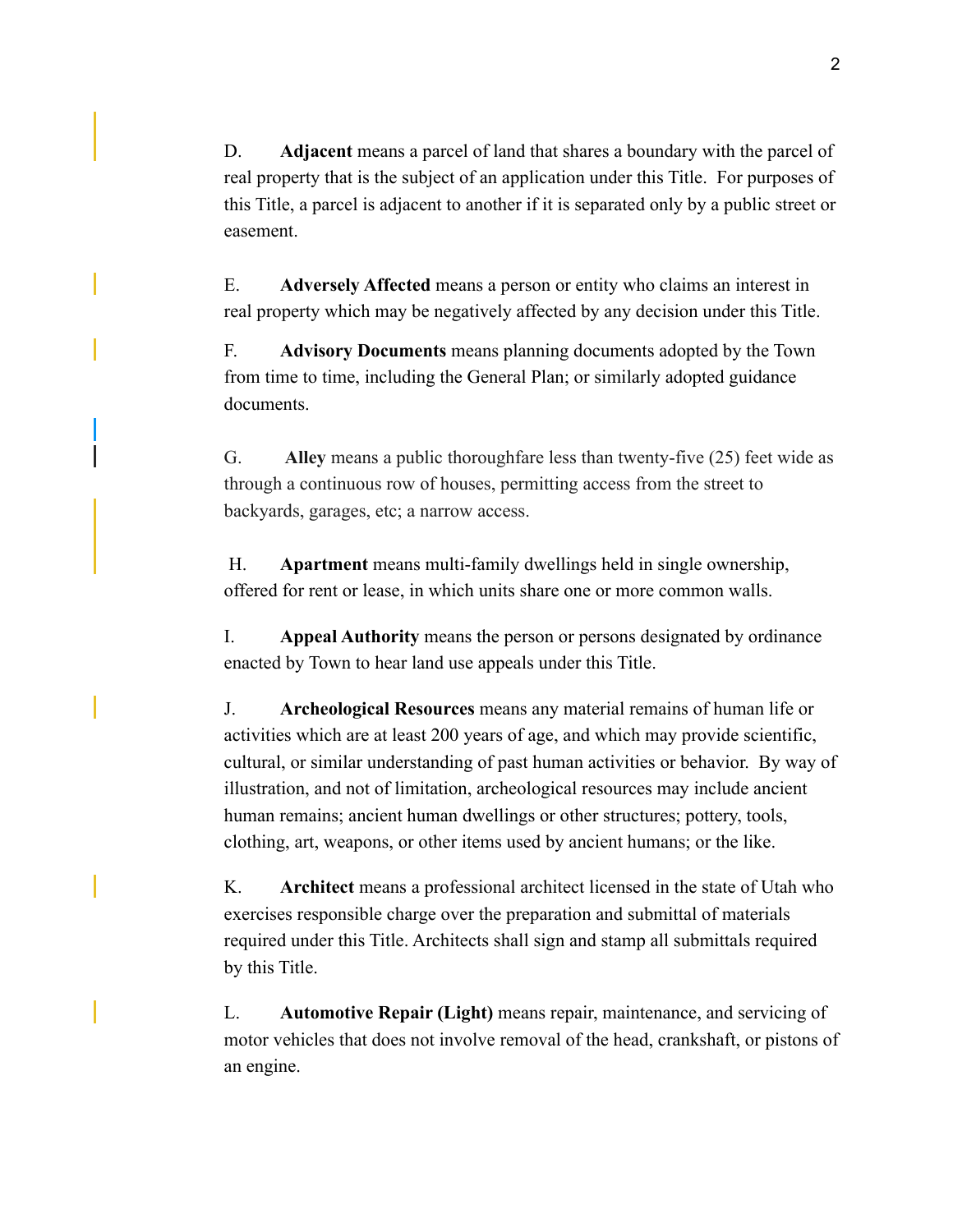M. **Base Flood Elevation (BFE)** means the computed elevation to which floodwater is anticipated to rise during a flooding event having a one percent chance of occurring in any given year. The BFE is typically shown on Flood Insurance Rate Maps and is a regulatory requirement for the elevation and floodproofing of structures.

N. **Buffer** means a structure or area provided to reduce the conflict between two different land uses. Buffers may consist of fencing, walls, landscaping, roads or land set aside to separate particular uses.

O**. Building Height** means the vertical distance above the average existing grade measured to the highest point of the building. The height of stepped or terraced building shall be the maximum height of any segment of the building.

P**. Building Permit** means documentation of an official approval issued by the local government agency allowing construction or remodeling to proceed on the property. It is intended to ensure that the project will comply with local standards for land use, zoning, and construction.

Q. **Campground** means any parcel of land which is designed, maintained, intended or used for the purpose of providing sites for nonpermanent, overnight camping units, or which is advertised or represented as a camping area.

R. **Common Element or Common Area** means an area of land, including open space, parks, trails, playgrounds, entrance features, or other similar elements which are dedicated to and owned by property owners in common, or by a homeowner association.

S. **Condominium** means a multi-unit development in which individual units are separately owned and each owner receives a recordable deed to the unit, together with an undivided interest in any common elements. A condominium development shall be regarded as a subdivision.

T**. Construction** means the lawful placing of substantial construction materials in permanent position, fastened in a permanent manner.

U. **Development** means, on land, in or under land or water, the placement or erection of any solid material or structure; construction, reconstruction,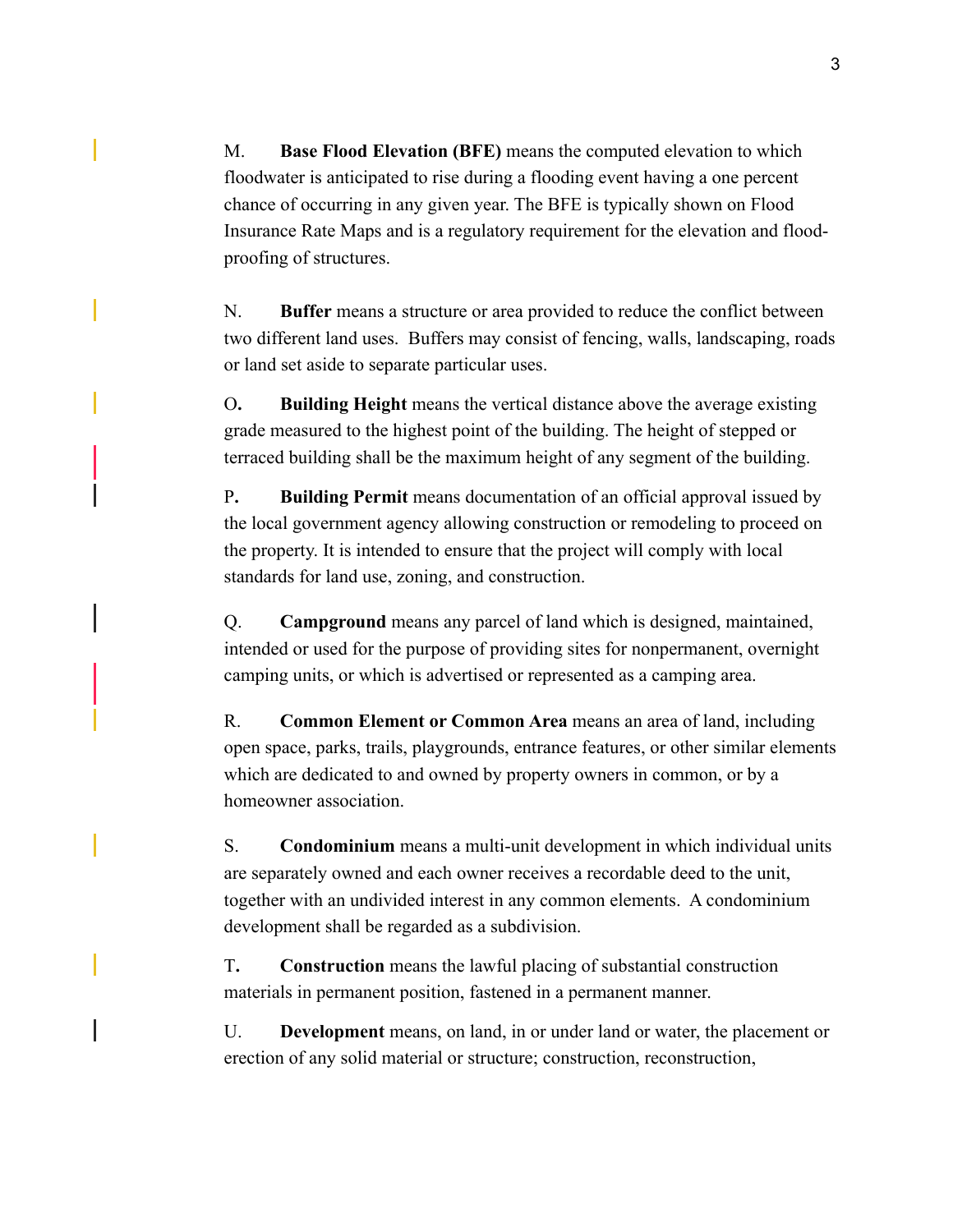demolition, or alteration of the size of any structure, including any facility of any private, public, or municipal utility, trail, or road; and the division of land.

V. **Driveway** means a paved or unpaved vehicle access provided between a street or road and a parking area or a loading space.

W. **Duplex** means a free-standing dwelling held in single ownership that may be offered for rent or lease, in which two (2) dwelling units share a single common wall and roof.

X. **Engineer** means a professional engineer licensed in the state of Utah who exercises responsible charge over the preparation and submittal of materials required under this chapter. Engineers shall sign and stamp all submittals required by this Title.

Y. **Flashing Sign** means a sign that, by any method of illumination, flashes off and on, winks, changes light intensity, shows motion, creates the illusion of motion, or which shows images or text that appear to move.

Z. **Floodplain** means the area of land that marks the delineation of the one hundred (100) year flood event, as defined by the Federal Emergency Management Agency (FEMA) on its Flood Insurance Rate Map FEMA In the absence of a FEMA delineation of the floodplain, the Town may require floodplain delineation as to a parcel of real property proposed for development via engineering modeling performed by a suitably qualified engineer or other professional.

AA**. Floor Area** means the total floor area of the portion of a building that is above ground. Floor area is measured from the exterior faces of a building or structure. Floor area does not include any of the following:

- a. Vent shafts and courts;
- b. Roof area;
- c. Roof top mechanical equipment, and associated enclosures;
- d. Roofed porches, open patios, exterior balconies, or other similar areas, unless they are enclosed by walls that are more than 42 inches in height, for 50 percent or more of their perimeter;
- e. Structured parking garages.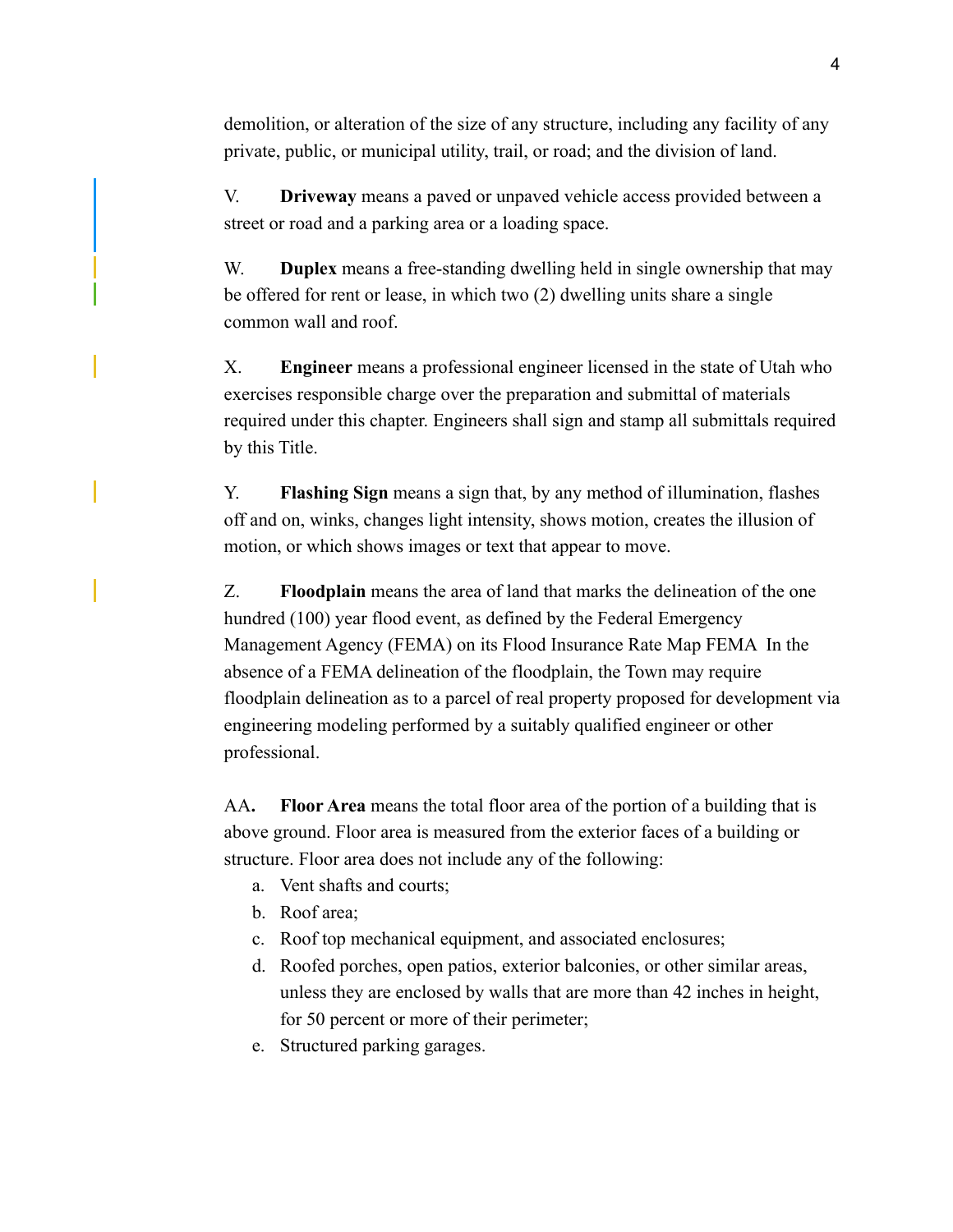BB. **Footprint** means the area of land measured at finished ground level that is enclosed by the external walls of a building, or the floor area in the absence of walls.

CC. **Full Cutoff** means a light fixture in which opaque shielding directs all light downward.

DD. **Group Home** means a facility where persons with medical, cognitive, or behavioral disabilities reside in a group setting with professional care or support.

 EE. **Home Occupation** means a business or trade as defined in Section 6.01.050(A) of this Title.

FF. **HVAC** means heating, ventilation, and air-conditioning equipment installed in a building.

GG. **Kennel** means a structure, building, or series of buildings where dogs or cats are bred, trained, or boarded, with indoor housing, an outdoor exercise area(s) and a kennel manager shall be available within the Town at all times when the property is occupied by dogs, cats, or any other animal.

HH. **Land Use Authority** means the entity designated by ordinance to approve or deny a land use application.

II. **Land Use Clearance (LUC)** means clearance granted by the Town of Bluff Planning and Zoning Commission to an individual or entity to develop; perform new construction; move a mobile, manufactured, or pre built home onto a lot; and for any addition or remodel, in accordance with Zoning Ordinances that the proposed land use meets the zoning requirements. The signed LUC is a required part of the building permit application subsequently sent to the approving body. Provisions to be met are outlined in the LUC application form.

JJ. **Level I Application** means a site plan application for the development of six (6) or fewer residential units, or the development or remodeling of not more than five thousand (5,000) square feet of finished commercial space.

KK. **Level II Application** means a site plan application for the development of seven (7) or more residential units or the development or remodeling in excess of five thousand (5,000) square feet of finished commercial space.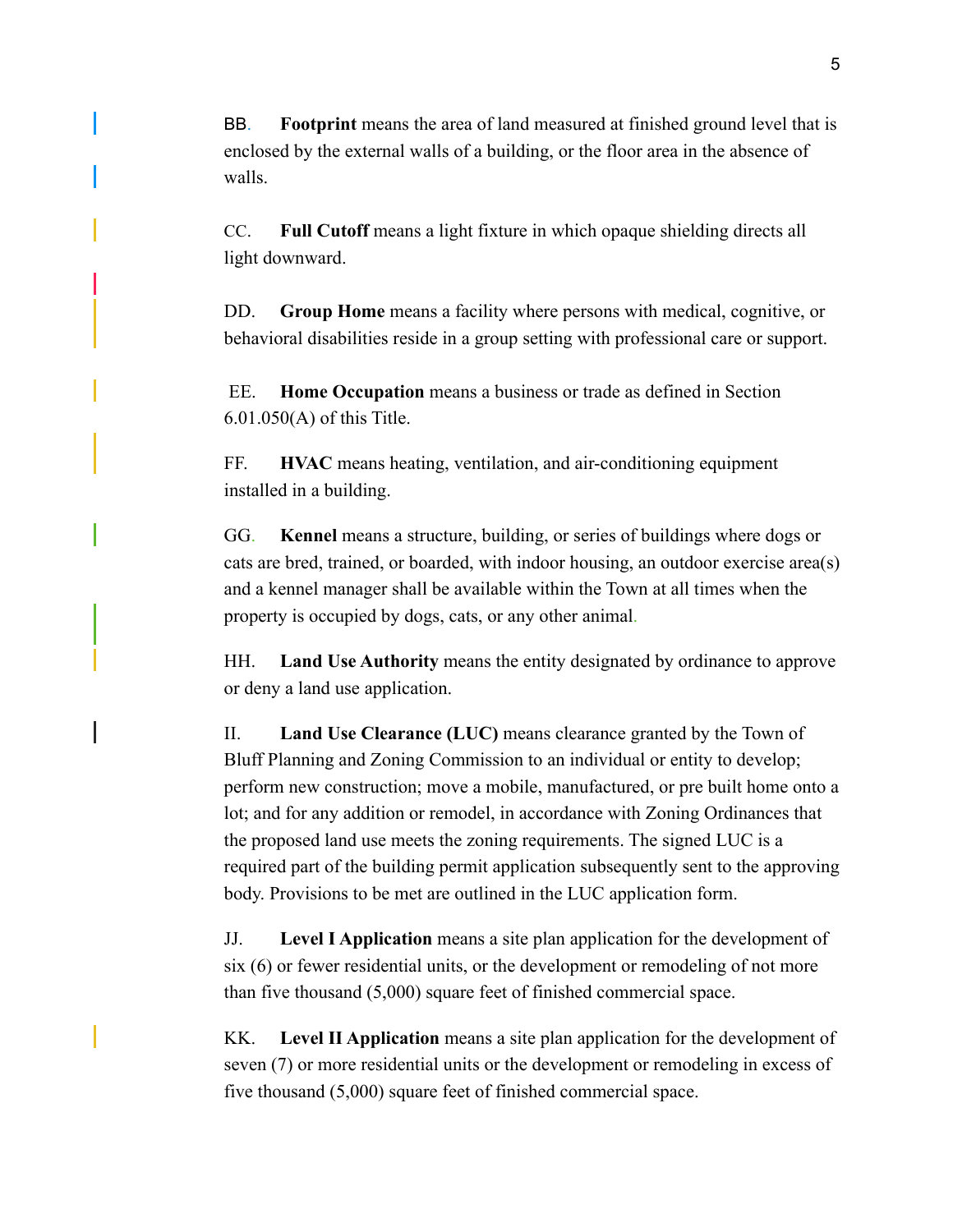LL. **Lot** means an existing parcel proposed for development or a parcel of land occupied by a building or group of buildings, together with such yards, open spaces, lot width and lot area as are required by this Ordinance, having frontage upon a street or upon a right of way.

MM. **Map Amendment** means a legislative change to the geographic dimensions or extent of the Official Zoning Map of the Town of Bluff, or any zoning district designated therein.

NN. **Nonconforming Lot** means a parcel of land which is lawfully of-record and subject to taxation prior to the effective date of this Title as defined in Section 6.01.030.

OO. **Nonconforming Use** means a use of land as defined in Section 6.01.030 of this Title.

PP. **Onsite Wastewater System** means a system, on the property, to address wastewater, like a septic system approved and subject to Utah Administrative Code R. 317-4

QQ. **Ornamental Elements** are ornaments affixed to the roof of a structure that are not to exceed five (5) feet.

RR. **Patio** means a hardened surface outdoor area adjoining a house.

SS. **Porch** means a roofed structure, usually open at the sides, projecting from the face of a building.

TT**. Recreational Vehicle (RV)** means a motor vehicle or trailer mounted on or towed by another vehicle which includes living quarters. Types of RVs include but are not limited to motorhomes, campervans, coaches, caravans, fifth-wheel trailers, popup campers, and truck campers.

UU**. Recreational Vehicle (RV) Park** means any parcel or tract of land under the control of any person, organization or governmental entity wherein two or more designated sites are offered for the use of the public or members of an organization by rent or lease, including park-owned recreational vehicles held out for rent. RV parks are primarily designed to accommodate recreational vehicles and camping.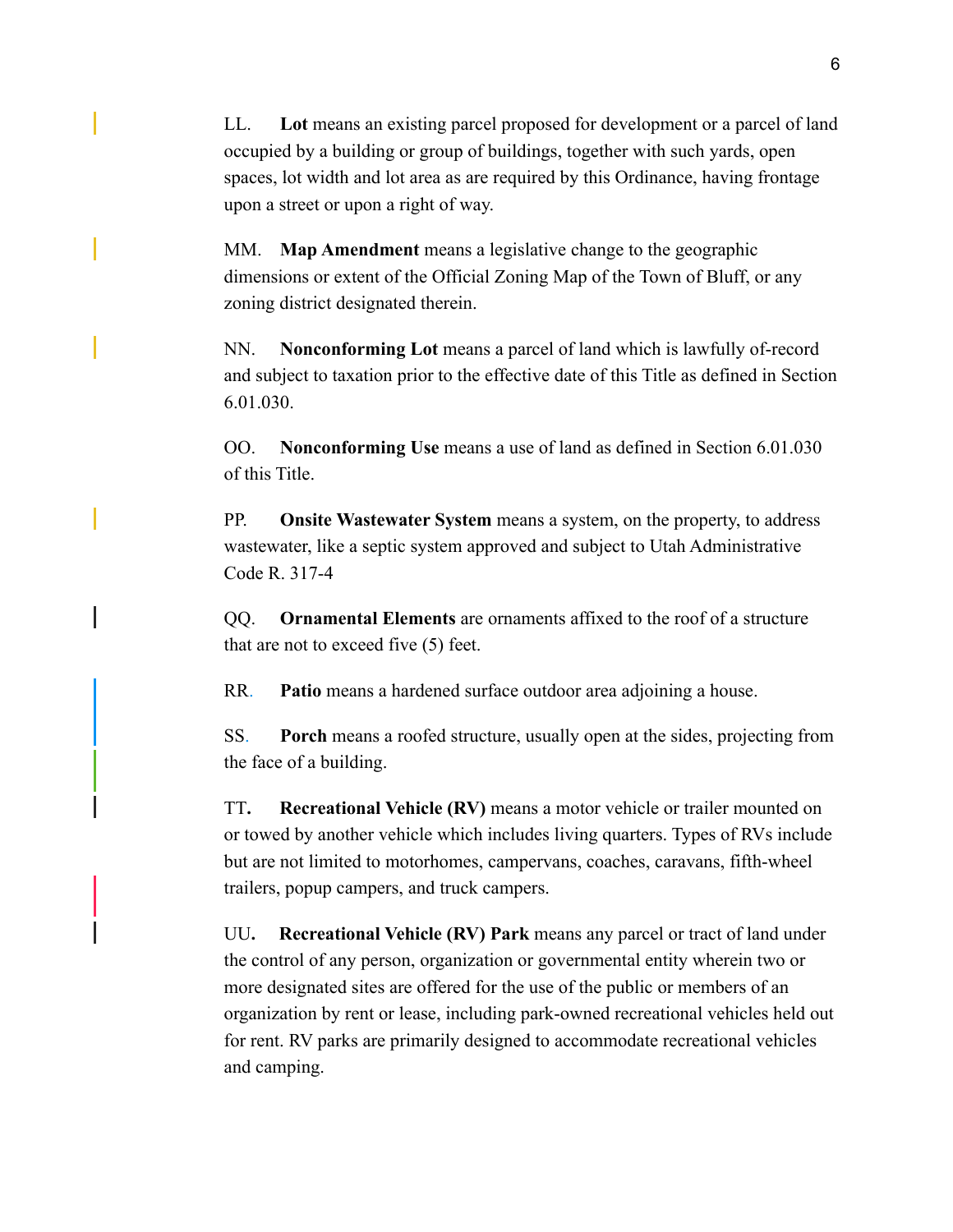VV. **Refuse Area** means an area for the location of solid waste disposal containers which is screened from view using a solid wall or fence that is not chain link.

WW **Rehabilitation Center** means a facility where in-patient nursing and/or medical care is provided to persons who have medical, psychological, or psychiatric conditions.

XX. **Remodel** means to undergo a structural change.

YY. **Residential Dwelling** means a non-motorized physical structure for housing people constructed on site or delivered and installed on a permanent foundation and connected to approved utilities.

ZZ. **Setback** means the minimum distance from a specified boundary that a structure or other feature must be located.

AAA. **Sign** means a structure or device conveying information in written or pictorial form.

BBB**. Structural** means relating to or forming part of the structure of a building or other item with different interrelated parts with a fixed location on the ground.

CCC. **Surveyor** means a professional land surveyor licensed in the state of Utah who exercises responsible charge over the preparation and submittal of materials required under this chapter. Surveyors shall sign and stamp all submittals required by this Title.

DDD. **Tavern** means any licensed establishment where alcohol is served to paying customers where the revenue from alcohol sales exceeds the revenue from the sale of food. Food need not be sold in such establishments.

EEE. **Telecommunications Facility** means any tower (whether lattice constructed or monopole) which supports radio telecommunications equipment or antennae. A telecommunications facility includes any incidental structures, such as sheds or equipment housings in which telecommunications equipment may be housed or sheltered from the elements.

FFF. **Text Amendment** means a legislative change to the language of any requirement applicable to a zoning district defined under this Title.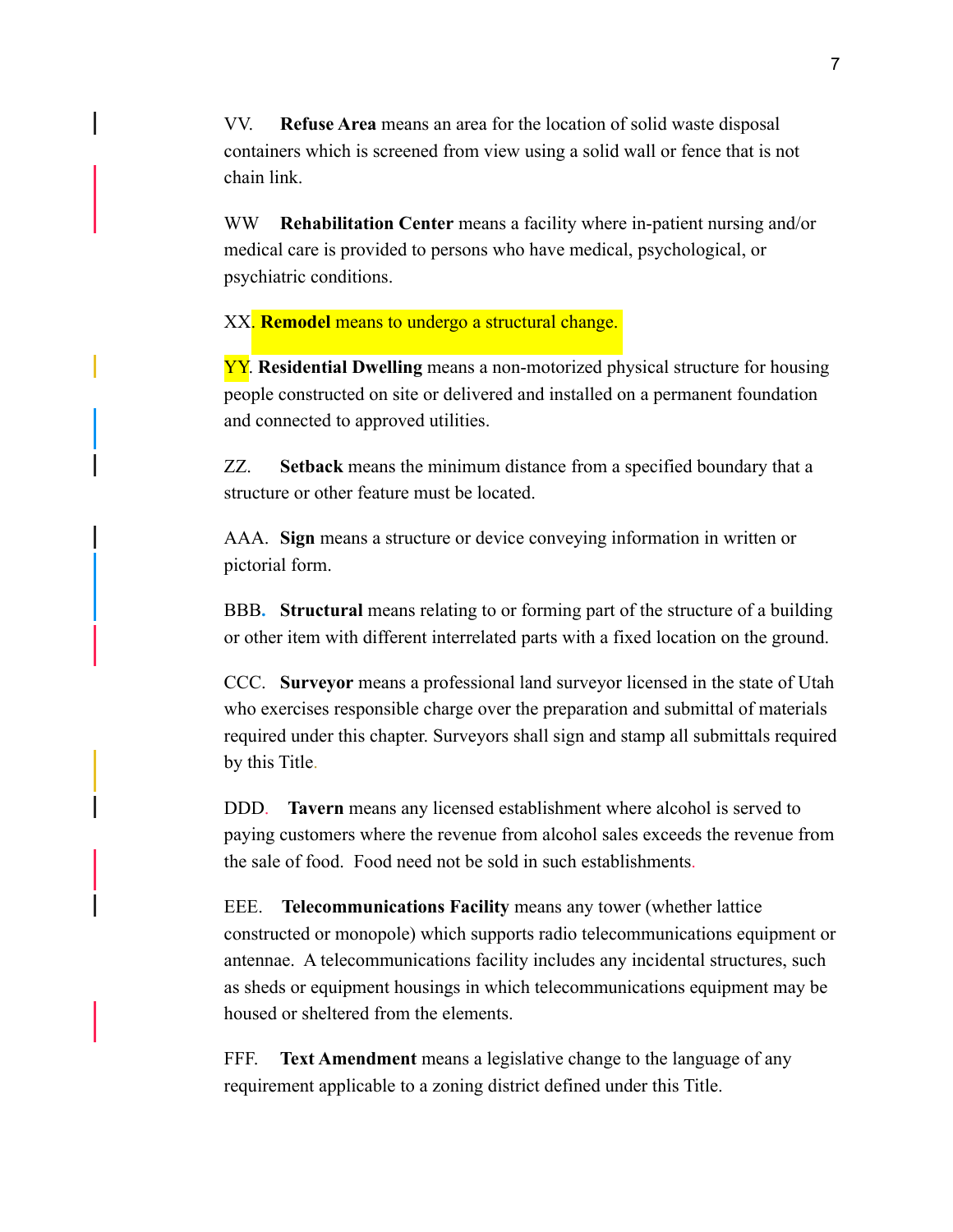GGG**. Tiny Homes or Tiny House** means a structure which provides provisions for living, sleeping, eating, cooking and sanitation as a dwelling unit with a maximum of 400 sq ft of floor area, excluding lofts. A tiny house may be permanent (affixed) in nature or non-permanent.

HHH. **Title** means Title Six (6) of Town of Bluff Ordinances.

III. **Use Change** means the conversion of an existing residential or commercial structure from one use to another use permitted within the zoning district. Without limitation, examples of a use change include changing a warehouse to a restaurant; converting office space into apartments; changing retail space into professional offices; or the like. Any use change that would require a building permit under applicable building codes shall also constitute a use change under this Title.

JJJ. **Variance** means an authorization by the Planning Commission, acting as the Land Use Authority pursuant to state law, relative to specific parcel of land for a modification of a zone's standard height, bulk, area, width, setback, or separation requirement; as distinguished from a conditional use, the allowing of a use not listed as permitted in a zone, or any other change in zoning requirements.

### **6.01.020 Adoption of Official Zoning Map; General Provisions.**

A. **Official Map.** The Town hereby adopts the Official Zoning Map, Exhibit 1, attached. The Official Zoning Map describes the geographic extent of all zoning regulations enacted under this Title.

B. **New Development to Comply with this Title.** All new development shall conform to the requirements, procedures, and standards contained in or referenced in this Title. Uses that are not permitted under this Title are prohibited.

## C. **Building Permit Required.**

A building permit shall be obtained from the San Juan County Building department in accordance with the Town of Bluff's issuance of a Land Use Clearance permit prior to commending construction. All construction shall be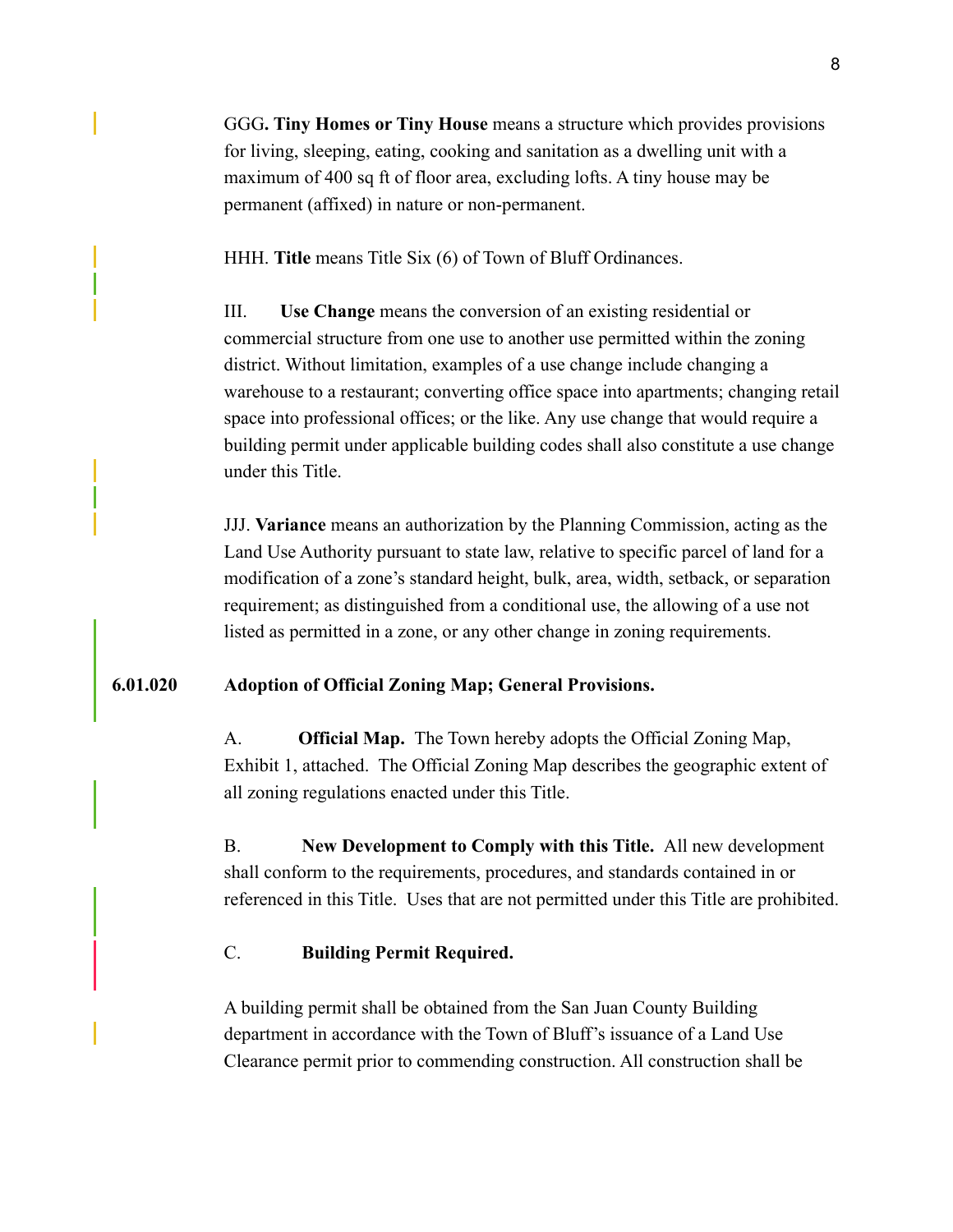performed in compliance with applicable zoning, building, electrical, plumbing, and health codes as passed by either the Town of Bluff or San Juan County.

#### **A building permit is required for:**

-all new construction of any structure of more than 200 sq ft footprint -all interior or exterior reconstruction or remodeling -installation of permanently affixed prefabricated dwellings or habitable buildings -installation of a foundation -construction subject to inspections, as contracted with and performed by San Juan County Building Department.

## **A building permit is not required as long as all code requirements are met for:**

-the construction or addition of a porch or patio unless it is enclosed by more than 50% or integral to the structural integrity of the building -installing a fence or permitted sign - temporary event structures

D. **Review Prior to Building Permit. A Land Use Clearance from the Planning & Zoning Commission is required prior to issuance of a building** permit. The Land Use Clearance process will review the building permit application for compliance with this Title and applicable Town ordinances.

E. **Written Decisions/Effective Date.** Decisions under this Title shall be issued in writing and shall have an effective date as of the date specified in the writing.

F. **Interpretation/Severability.** This Title shall be interpreted in a manner that is consistent with applicable laws of the State of Utah and the United States. In the event any provision should be held to be invalid or unenforceable it shall be severed, and the remainder of this Title shall be enforced as written.

G. **Fees.** The Town may establish reasonable filing fees to cover costs associated with the review of applications under this Title. Filing fees shall be set by resolution adopted by the Town Council.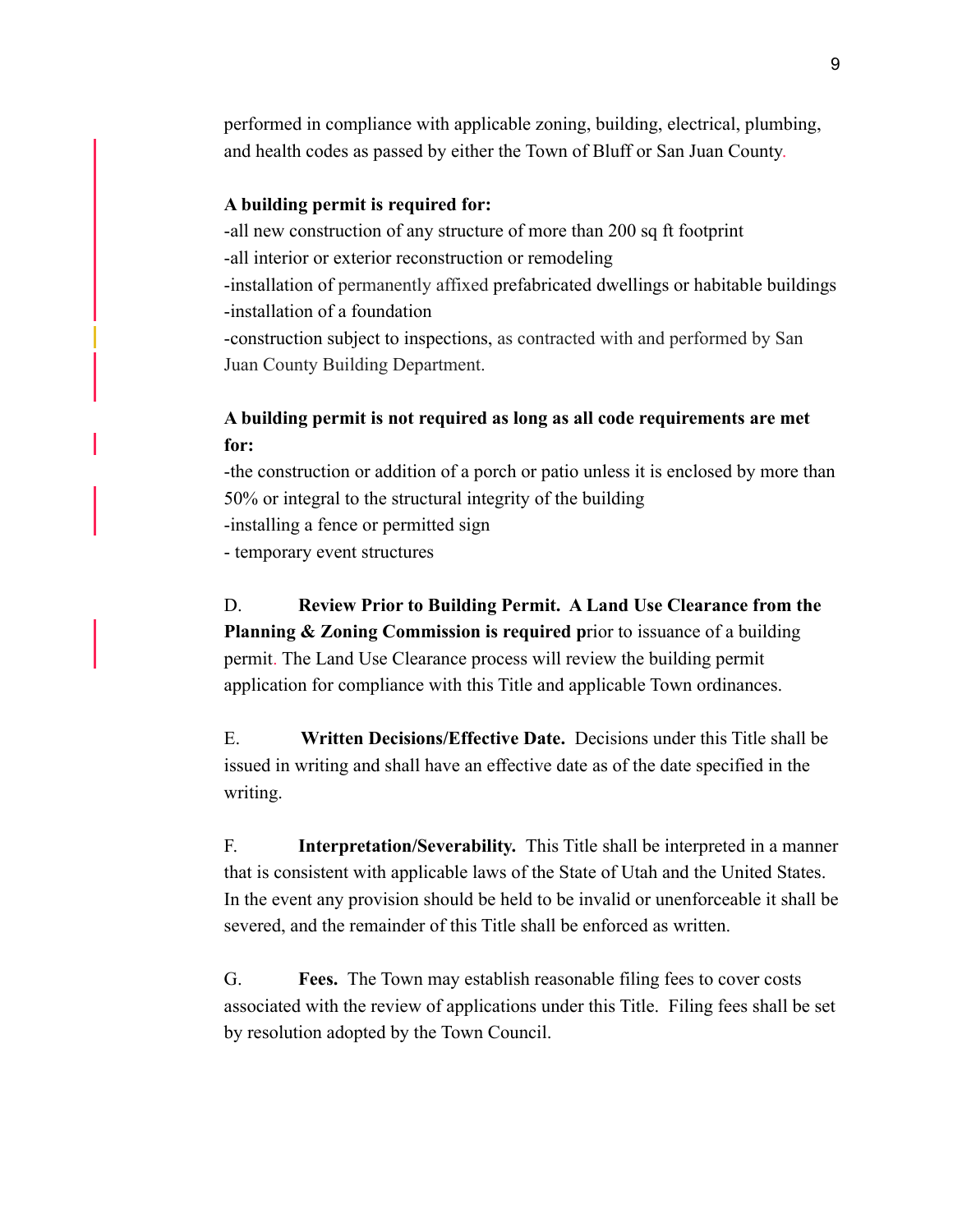H. **Administration.** In the absence of the appointment of a zoning code official, routine administrative duties under this Title shall be performed by the Planning & Zoning Commission.

- I. **Archeological Resources**. Applications for a Level II Site Plan, as defined in this Title, shall submit an archeological report surveying possible archeological resources that may be located on the subject property. The report shall be prepared by a trained archeologist or person with similar credentials and be based on an actual site survey.
	- 1. No archeological report is required for Level I Site Plans or other development applications under this Title unless, on the basis of evidence specific to the site, it is believed that archeological resources are likely to be encountered.

J. Human Remains.If human remains are encountered in the course of any development activities, the owner of the subject property shall notify San Juan County Sheriff, and cease work until such time as the site can come into compliance with applicable laws.

K. **Public Lands Within the Town.** The Town expresses the policy that public lands and state-administered lands within Town limits should be developed in a manner that is consistent with the ordinances and advisory documents of the Town. The Town will engage in dialogue and pursue agreements with public and state agencies to ensure that public and state lands within the Town are developed in a manner that benefits the Town and the public interest.

#### **6.01.030 Nonconforming Uses.**

A. A nonconforming use is defined to mean a use of land that does not conform to current land use regulations that legally existed before the enactment of the applicable regulation(s), which has been continuously maintained.

B. A nonconforming use may continue indefinitely so long as it is not abandoned. The term abandoned means a discontinuance of the nonconforming use for a period of not less than one (1) year. By way of example, and not of limitation, a nonconforming use may be deemed abandoned if a building or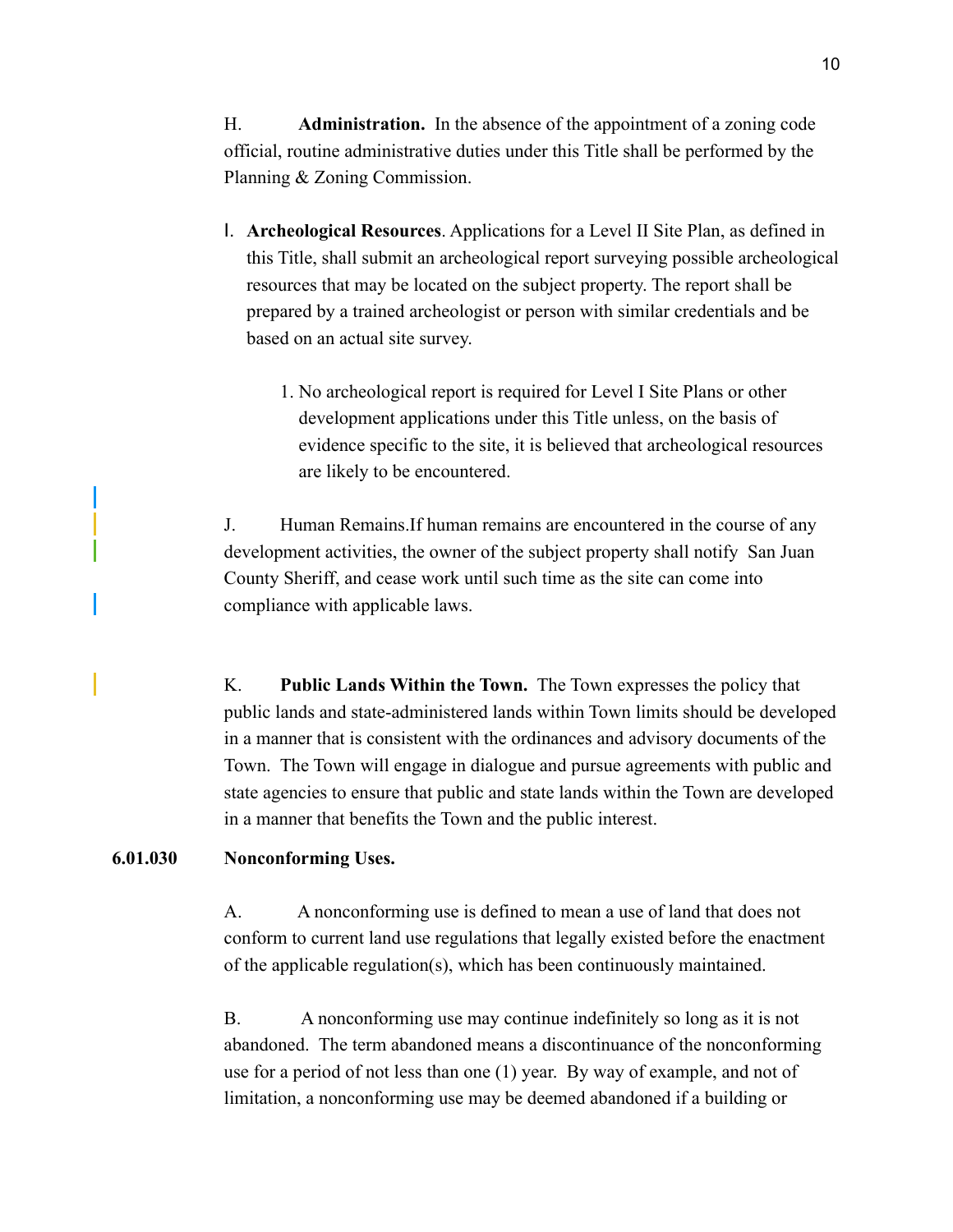structure is: i) voluntarily demolished by its owner; ii) allowed to deteriorate such that it is rendered uninhabitable; or iii) failure to conduct business for a period of not less than a period of one (1) year constitutes abandonment.

C. A nonconforming use runs with the land and may be transferred to successors in title at to the real property on which the use is located.

D. A nonconforming use shall not be expanded in scope or extent, except that it may be extended throughout an existing building or structure, provided that no structural alteration is made. In the event of any extension of a nonconforming use throughout an existing building or structure, all construction shall be performed in compliance with applicable building, zoning codes, and health codes. The addition of solar energy devices to a building is not a structural alteration.

E. If a nonconforming use is interrupted by fire, flood, or other calamity it may be restored, provided that the restoration is completed no later than one (1) year from the date of the calamity that caused the use to be discontinued. Any restoration of a nonconforming use shall comply with subsection (D).

F. If a nonconforming lot of record is proposed for development it may be developed, provided that the owner can: i) install and maintain an onsite wastewater system in compliance with Utah Administrative Code R.317-4; and ii) comply with other applicable ordinances.

## **6.01.040 Text Amendments and Map Amendments.**

A. As used in this title, a Text amendment means a legislative change to the requirements or procedures applicable to any particular zoning district. As used in this Title, a Map Amendment means a legislative change to alter, enlarge, or reduce the geographic extent of any zoning district.

B. Any person, including an official or employee of the Town, may request a text amendment or map amendment by filing an application with the Town. A map amendment or text amendment is a legislative action committed to the discretion of the Town Council, as land use authority. The application shall include: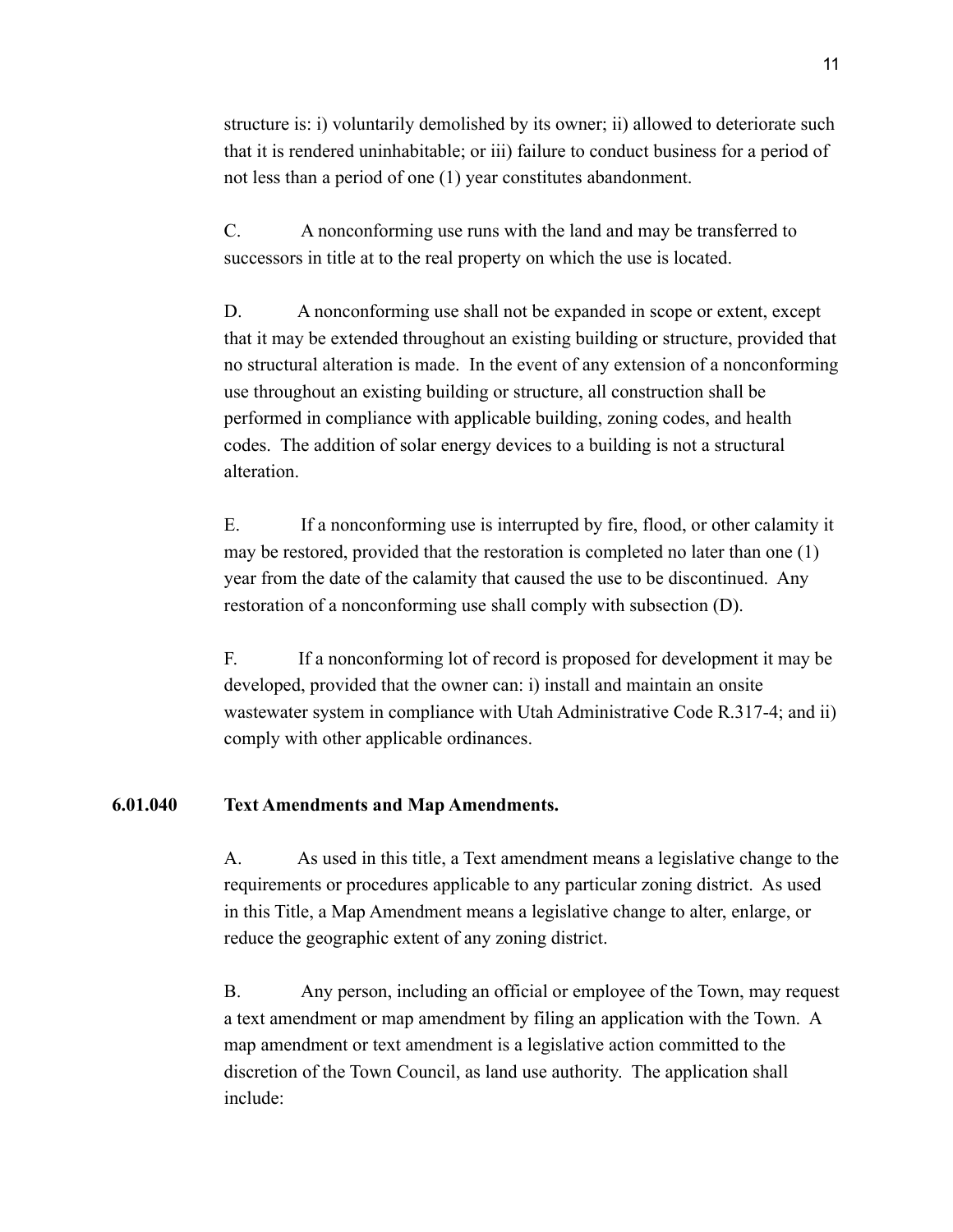1. The name and contact information of the person(s) requesting the change;

2. The filing fee, if any, set by the Town;

3. A description of the change requested and the rationale for the change; and/or

4. In the case of a map amendment, a plat or map prepared by a surveyor showing the geographic boundaries, parcel lines, and major features of the area to be altered.

The Town may require other or additional submittals as may be deemed necessary to review any particular application.

C. A map amendment or text amendment shall first be reviewed by the Planning & Zoning Commission at a public hearing. The public hearing shall be preceded by public notice, as required by U.C.A. § 10-9a-205. In the case of a map amendment, the applicant shall cause the subject land parcel(s) to be posted with one or more signs, in a form specified by the Town, which shall be posted at prominent location(s) on the property not less than ten (10) days prior to the public hearing. The sign(s) shall notify the public of the pending land use application before the Town and how the public may obtain information as to the application.

D. Following the public hearing the Planning  $&$  Zoning Commission shall promptly issue a written recommendation to the Town as to the subject application.

E. The Planning & Zoning Commission, in making a recommendation, and the Town Council, in acting as land use authority, has discretion to consider all relevant facts bearing on the application, including but not limited to: i) consistency of the application with the General Plan, other advisory documents, and ordinances of the Town; ii) the compatibility of the proposed change with other permitted uses and requirements in the subject zoning district(s); iii) the compatibility of the proposed change with real properties adjacent to or in the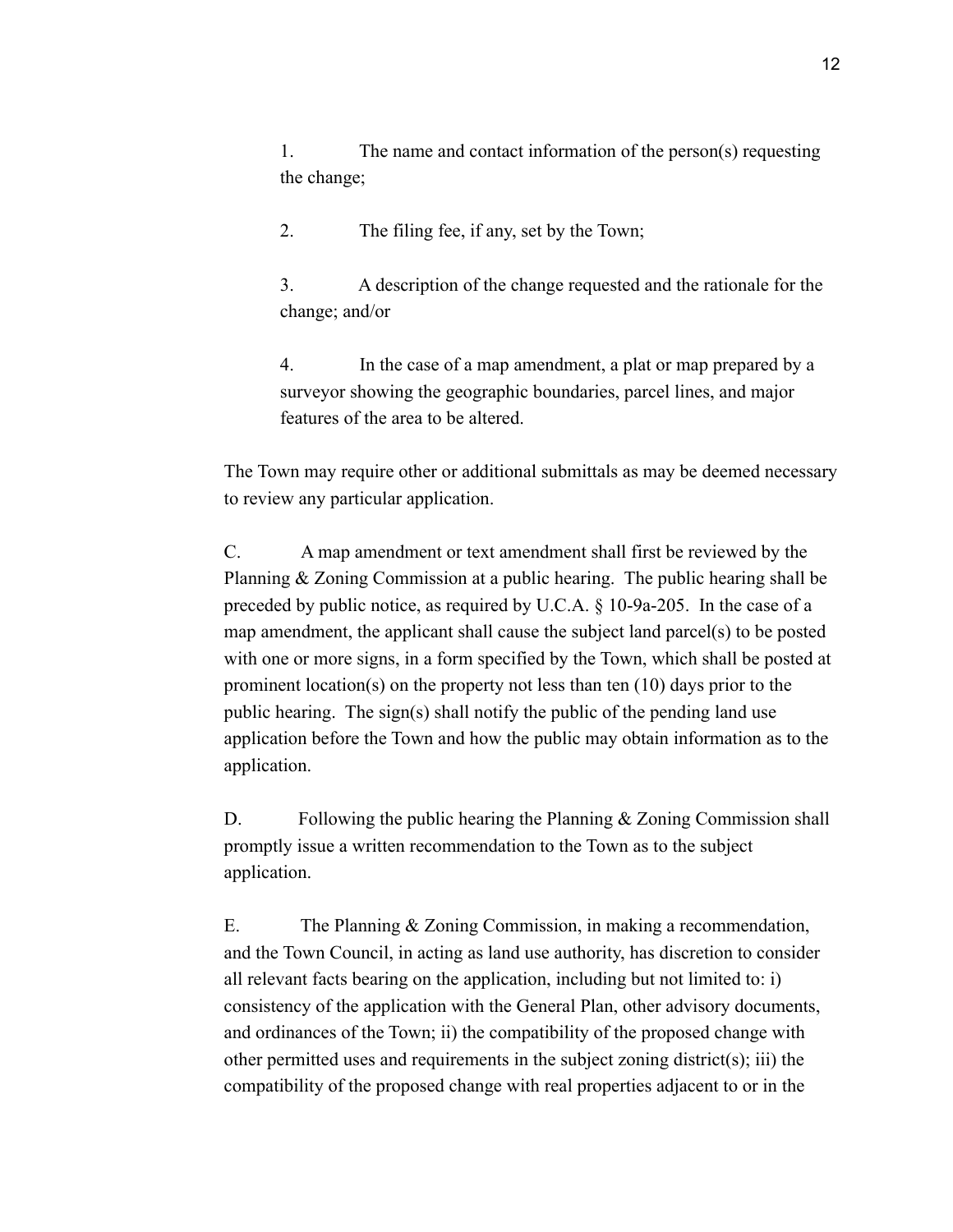vicinity of the area subject to the change; iv) the availability of public services that may be required by subsequent development; and v) the public interest and the best interests of the Town.

F. The Town declares that stable zoning classifications promote consistency of investment and respect for individual property rights. Accordingly, map amendments are to be discouraged. In addition to the foregoing factors, the Town may consider whether a map amendment is necessary because the original zoning for parcel(s) was adopted in error, or whether changes in an area have resulted in the proposed amendment being necessary to allow for appropriate redevelopment to take place.

### **6.01.050 Requirements and Procedures Applicable to all Zones.**

A. **Home Occupations.** A home occupation is any business or trade carried on entirely within a dwelling or accessory building by persons residing on the property and the business or trade is not the primary use of the property. It is the policy of the Town to permit home occupations in all zoning districts where a dwelling is allowed. The home occupation shall comply with all Town business license and permit requirements. Home occupations must comply with all applicable building, plumbing, electrical, and health codes or laws. Exterior storage of vehicles, equipment, or inventory is not allowed for home occupations unless adequately screened by opaque fences, screening, or the like. Home occupations that generate excessive noise, vibration, glare, smoke, odors, dust, traffic, or which otherwise create a nuisance or unreasonable interference with the use or enjoyment of nearby or adjacent persons or properties may be prohibited by the Town. Short term lodging rentals for a period of thirty (30) days or less shall not be considered a valid home occupation.

B. **Building Height.** The maximum building height in all zoning districts for residential dwellings, where allowed, is twenty-six (26) feet measured from finished grade of the primary structure to the peak of the roof. Chimneys, antennae, ornamental elements, or the like shall not be used in calculating maximum building height. Dwellings shall not exceed two (2) stories above finished grade level. Accessory buildings, where applicable, may not exceed thirty-five (35) feet.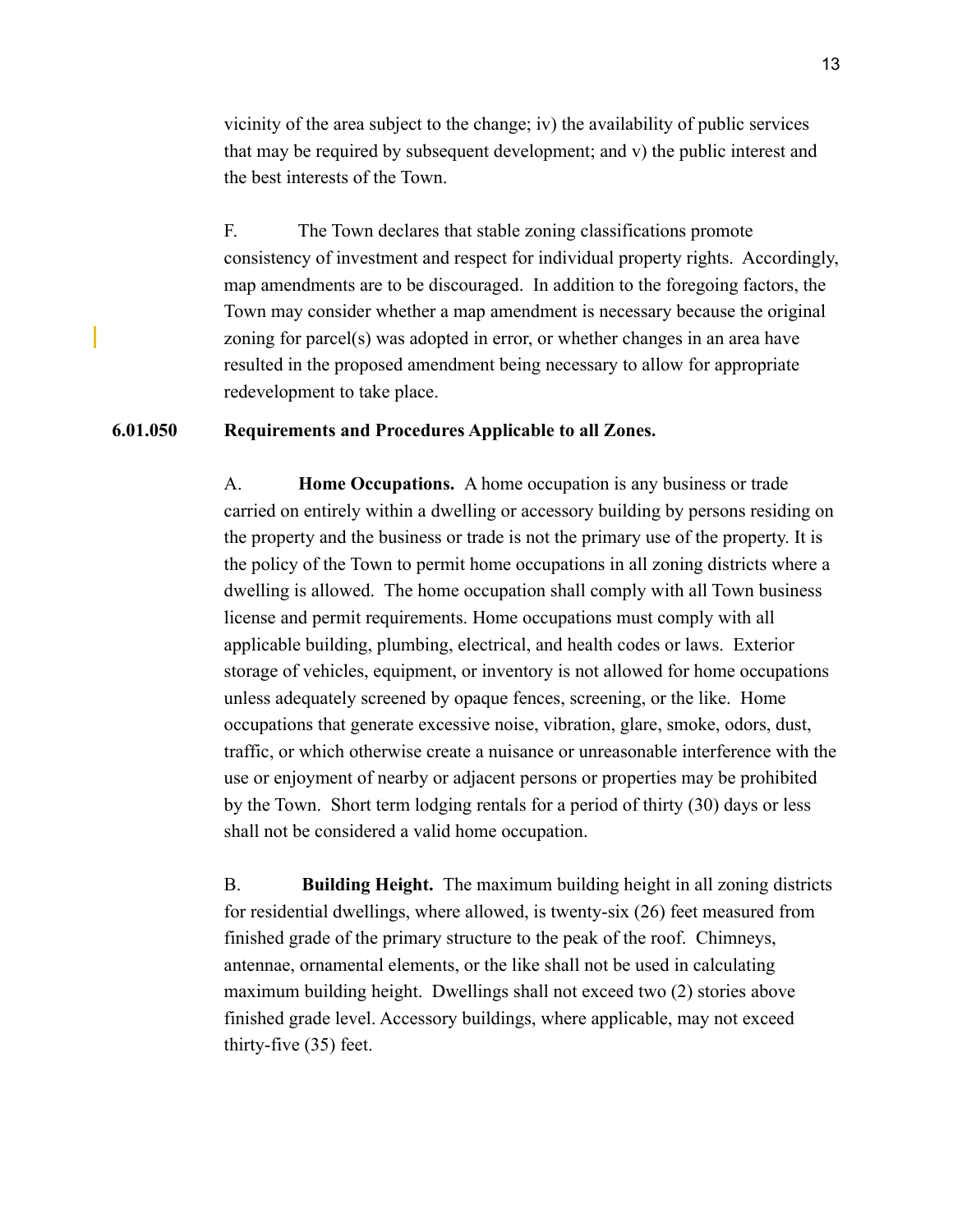C. **Onsite Wastewater System Requirements.** All development not connected to a lawful public or private sewage treatment system must include an onsite wastewater system installed and maintained in compliance with Utah Administrative Code R.317-4 or other applicable rules. All minimum lot areas specified by this Title are subject to applicable onsite wastewater regulations. Where a larger area is needed for satisfactory performance of an onsite wastewater system, the Town may require that minimum lot areas in any particular zoning district be increased to a size sufficient to accommodate the necessary systems.

D. **Buffers.** Buffers, as defined in 6.01.010 M. shall be required between all commercial developments and residences where the land use is zoned differently. Buffers required under this subsection are not subject to setback requirements and shall be within property boundaries.

E. **Fences.** Fences are not subject to setback requirements and shall be within property boundaries.

F. **Driveways.** Driveways, as defined in V, are not subject to setback requirements and shall not encroach into adjoining lots.

## **6.01.060 Agricultural A-1 District.**

A. Allowed uses for the A-1 district include: open space, green space, public parks, public lands, cemeteries, and public restroom facilities.

B. There is no minimum lot size in the A-1 district. There are no minimum lot dimensions. Setbacks are 15 feet from front, rear and side.

C. **Building Height.** The maximum building height shall be fifteen (15) feet measured from finished grade of the primary structure to the peak of the roof. Chimneys, antennae, ornamental elements, or the like shall not be used in calculating maximum building height.

D. Structures shall not exceed 200 square feet.

## **6.01.070 Agricultural A-2 District.**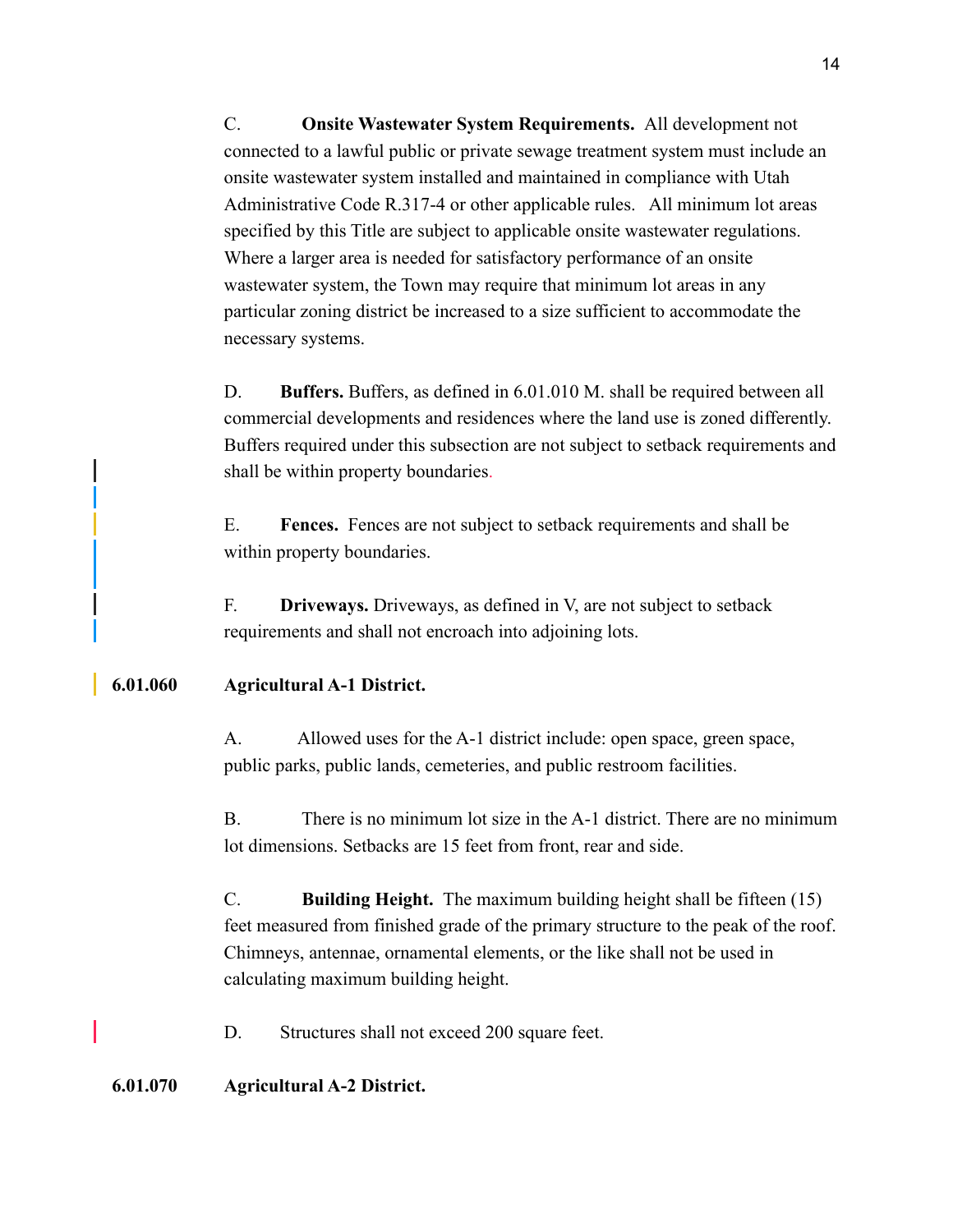A. Allowed uses in the A-2 district include all uses in the A-1 district, and agriculture, silviculture, ranching, farming, including the raising of domestic animals, kennels, the growing of crops, orchards, or forage, and all necessary or incidental agriculture structures; single-family dwellings; accessory dwelling units; accessory structures.

B. Minimum lot size in the A-2 district shall be three (3) acres. Maximum dwelling density, including accessory dwelling units, shall be two (2) units per three (3) acres.

C. Setbacks in the A-2 district shall be thirty (30) feet from the front right of way, fifteen (15) feet from side property boundary, and fifteen (15) feet from the rear property boundary.

D. **Building Height.** The maximum building height shall be thirty-five (35) feet measured from finished grade of the primary structure to the peak of the roof. Chimneys, antennae, ornamental elements, or the like shall not be used in calculating maximum building height.

## **6.01.080 Agricultural A-3 District.**

A. Allowed uses in the A-3 district include those uses specified for the A-2 district, plus campgrounds, RV parks, and recreation facilities.

B. Minimum lot size in the A-3 district shall be one-half (1/2) acre. Maximum dwelling density, including accessory dwelling units, shall be four (4) units per one (1) acre.

C. Setbacks in the A-3 district shall be thirty (30) feet from the front right of way and fifteen (15) feet from the side and rear property boundaries.

D. **Building Height.** The maximum building height shall be thirty-five (35) feet measured from finished grade of the primary structure to the peak of the roof. Chimneys, antennae, ornamental elements, or the like shall not be used in calculating maximum building height.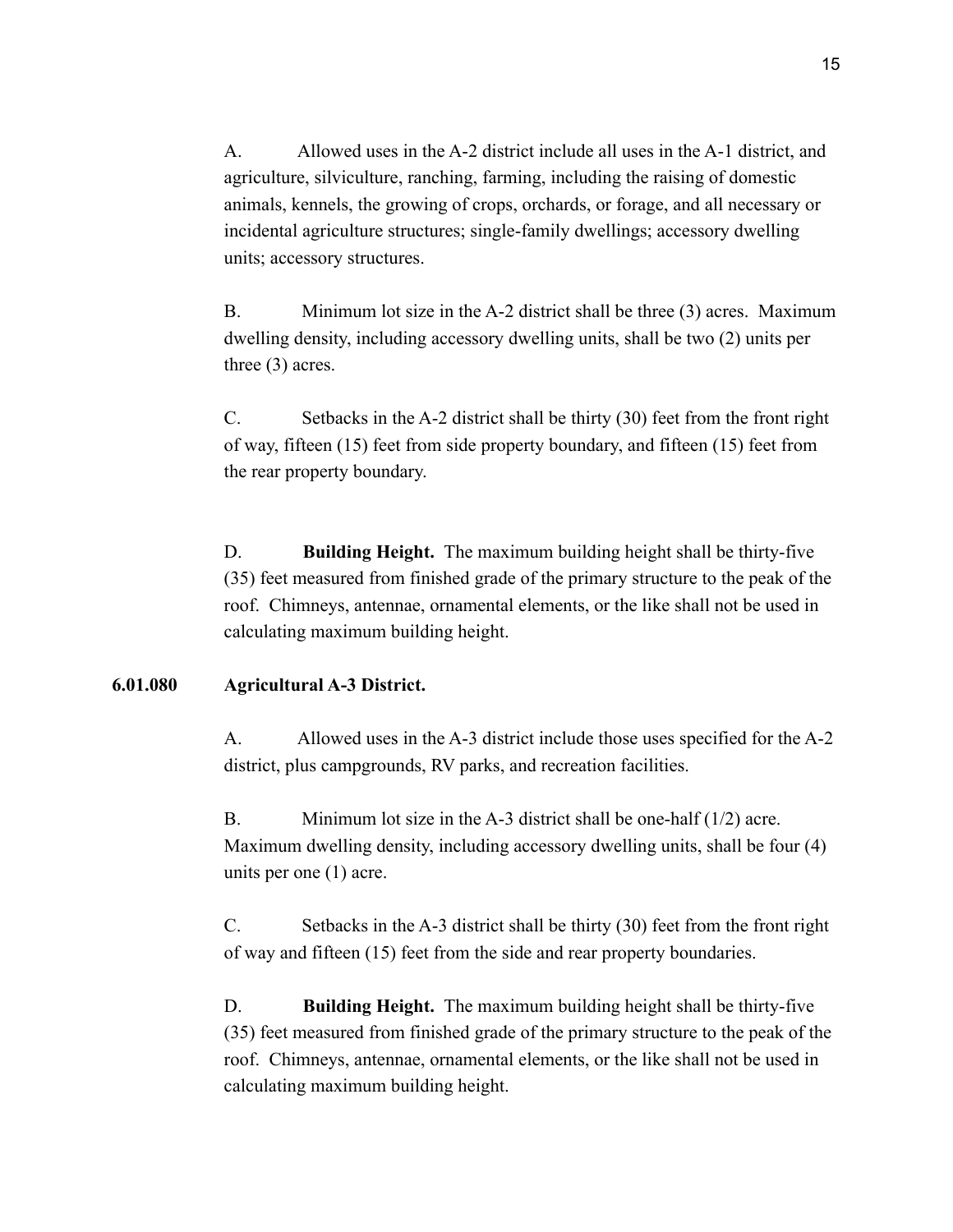#### **6.01.090 Commercial C-1 District.**

A. Allowed uses for the C-1 District include: automotive repair (light); motor vehicle fuel dispensing; retail sales (no outside storage); trading posts; galleries; offices or professional services; day-care facilities libraries; mortuary or funeral homes; public buildings or governmental services buildings (police, fire, emergency medical services, etc.), parks; places of worship; public utility facilities; restaurants; residential dwellings; or accessory dwellings.

B. Setbacks in the C-1 district shall be fifty (50) feet from the front rightof- way and fifteen (15) feet from side and rear property boundaries.

C. Minimum lot size shall be one half (0.5) acre.

D. **Building Height.** The maximum building height shall be thirty-five (35) feet measured from finished grade of the primary structure to the peak of the roof. Chimneys, antennae, ornamental elements, or the like shall not be used in calculating maximum building height.

### **6.01.100 Commercial C-2 District.**

A. Allowed uses for the C-2 District include: all uses allowed in the C-1 district; group homes or care facilities; gyms or physical fitness centers; schools or vocational training facilities; museums or public cultural facilities; rehabilitation centers; hospitals; clinics; fraternal, religious, or recreational meeting facilities.

B. Minimum lot size shall be one half (0.5) acre.

C. Setbacks in the C-2 district shall be fifty (50) feet from the front right of way and fifteen (15) feet from side and rear property boundaries.

D. **Building Height.** The maximum building height shall be thirty-five (35) feet measured from finished grade of the primary structure to the peak of the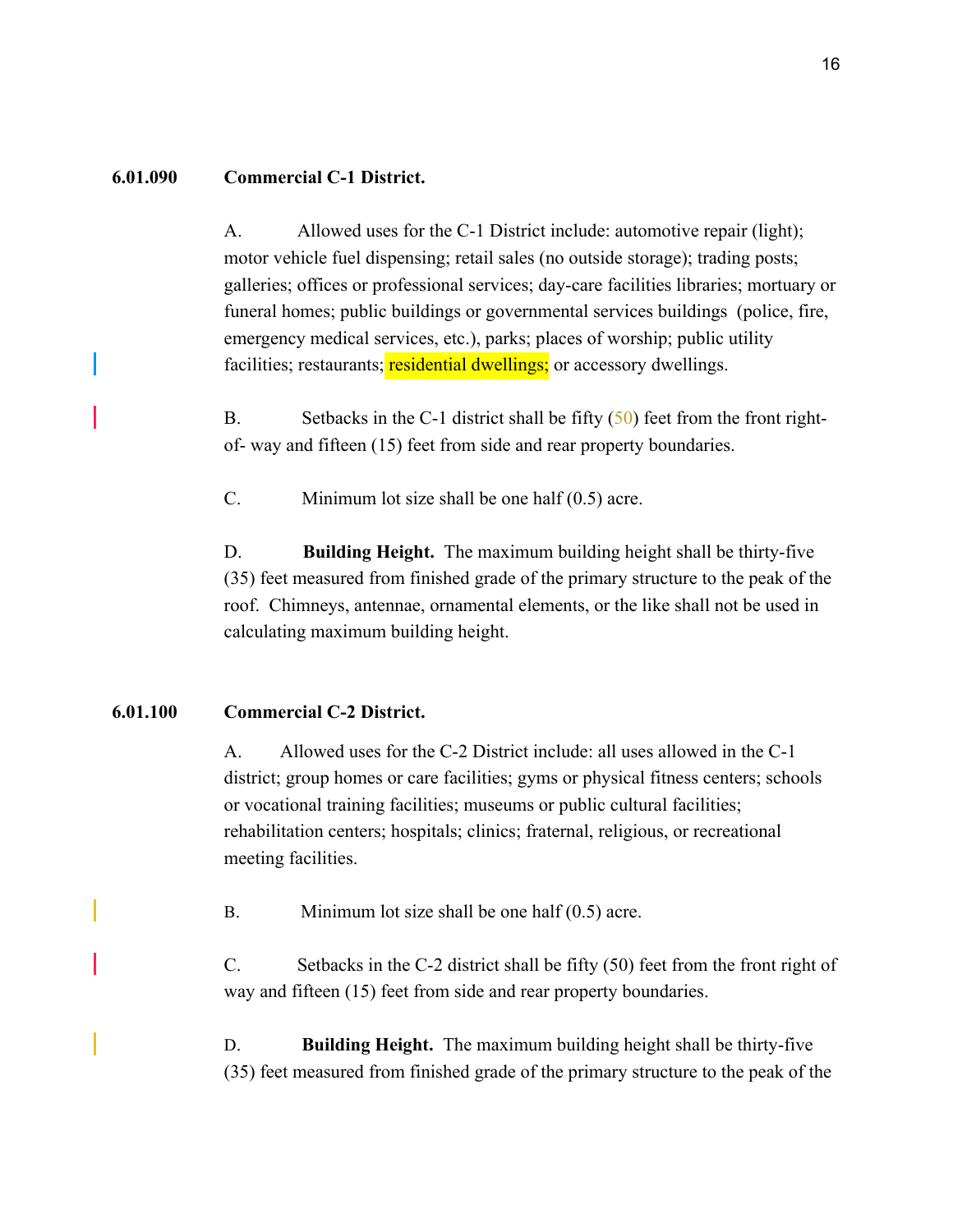roof. Chimneys, antennae, ornamental elements, or the like shall not be used in calculating maximum building height.

### **6.01.110 Commercial C-3 District.**

A. Allowed uses in the C-3 District include: all uses allowed in the C-1 or C-2 districts; amusement or recreational facilities; golf courses; vehicle or automotive sales; building material supply (wholesale or retail, including outdoor storage); hotels, motels, and lodging establishments; taverns; theaters; kennels or animal shelters; and veterinary offices; recreational vehicle parks.

B. Setbacks in the C-3 district shall be fifty (50) feet from the front right of way and fifteen (15) feet from side and rear property boundaries.

C. Minimum lot size shall be three quarters of an (.75) acre.

D. **Building Height.** The maximum building height shall be thirty-five (35) feet measured from finished grade of the primary structure to the peak of the roof. Chimneys, antennae, ornamental elements, or the like shall not be used in calculating maximum building height.

#### **6.01.120 Factory-Industrial F-I District.**

A. Allowed uses include major automotive repair (body shops, auto painting, tire shops, repair garages (heavy); machine shops; manufacturing and assembly facilities; casting facilities; welding shops; wholesale sales; storage yards; lumber yards; wood products manufacturing; kennels; commercial food production facilities; recycling facilities; solid waste transfer stations; automobile salvage yards; towing yards; utility facilities; telecommunications facilities; ;; or warehouses (with or without exterior storage).

B. Setbacks in the F-I district shall be fifty (50) feet from the front right of way and fifteen (15) feet from side and rear property boundaries.

C. Minimum lot size shall be one (1) acre.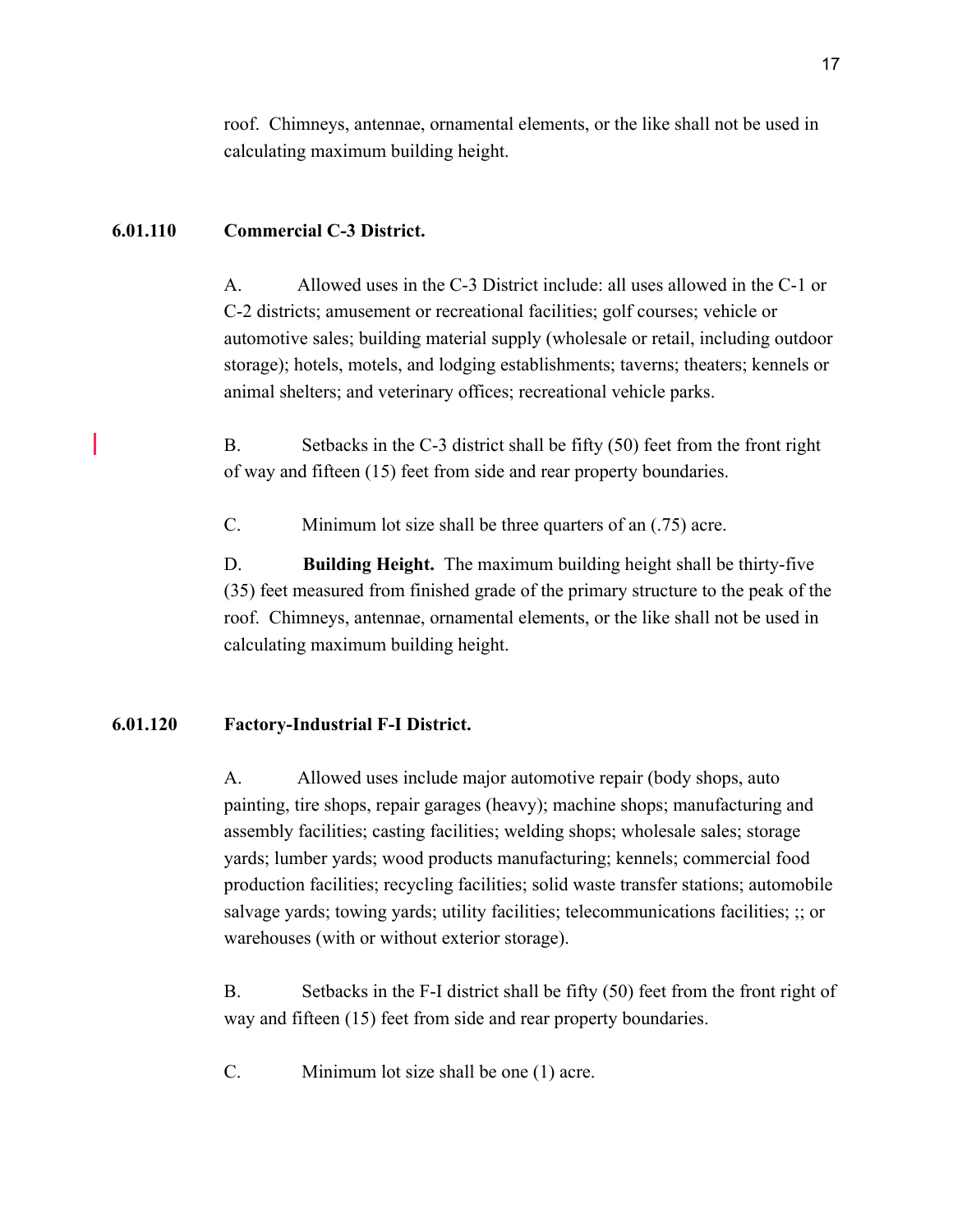D. **Building Height.** The maximum building height shall be thirty-five (35) feet measured from finished grade of the primary structure to the peak of the roof. Chimneys, antennae, ornamental elements, or the like shall not be used in calculating maximum building height.

#### **6.01.130 Residential District.**

A. Allowed uses include single family homes; accessory dwelling units; accessory buildings; duplexes; apartments; condominiums; parks, open space; places of worship; government and public buildings; and home occupations.

B. Setbacks in the Residential district shall be twenty-five (25) feet from the front right of way and fifteen (15) feet from side and rear property boundaries.

C. **Accessory structures.** The maximum accessory building height shall be eighteen (18) feet.

D. **Minimum lot area shall be one half (1/2) acre**. For nonconforming lots, see Section 6.01.030 F.

E. **Building Height.** The maximum building height shall be twenty-six (26) feet measured from finished grade of the primary structure to the peak of the roof. Chimneys, antennae, ornamental elements, or the like shall not be used in calculating maximum building height. Dwellings shall not exceed two (2) stories above finished grade level.

- **6.01.140 Signs.** Signs are subject to review and approval by the Planning & Zoning Commission, either individually through the issuance of a sign permit, or in conjunction with other development review, except for subsections A and B.
	- A. The following signs are exempt from a sign permit as long they meets the requirements below:
		- a. Non-electric signs 15 square feet or less are exempt from a sign permit in residential zones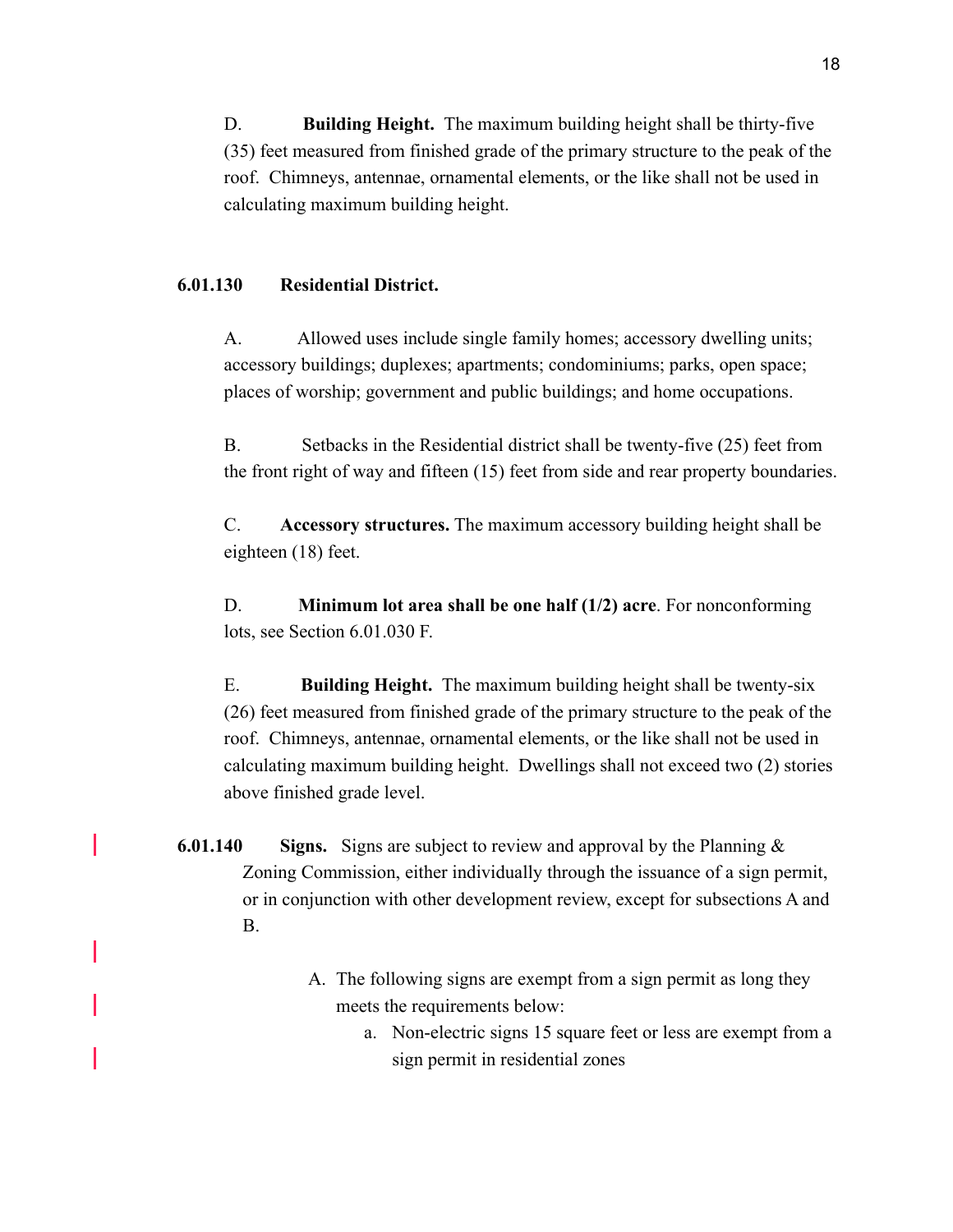- b. Non-electric signs 40 square feet or less are exempt from a sign permit in all other zones
- c. Electric light, or neon signs that comply with the outdoor lighting ordinance that are 4 square feet or less.
- d. Realtor signs
- e. Temporary event signs, not to exceed 20 calendar days
- f. Political signs which are to be removed within 10 days of the certification of the election

B. The following signs are prohibited:

1. Signs that interfere with public traffic safety signs, traffic signals, or which otherwise obstruct a driver's view of approaching or merging traffic.

2. Signs that encroach upon or overhang any public right-of-way, or which are attached or affixed to any utility pole, lighting pole, tree, rock, or natural feature.

3. Signs that blink, flash, have moving text or images, or which have electronically modifiable text or images—including video, electronically variable messaging, mechanically or electronically activated lighting, or the like.

4. Balloons, streamers, pinwheels, moving or rotating signs, moving figures, or inflatable figures, except those erected temporarily for a special event, promotion, grand opening, or community activity for a period of not to exceed twenty (20) calendar days in any calendar year.

5. Portable signs affixed to a vehicle, trailer, or similar conveyance except as allowed for temporary signs

6. Signs that exceed the dimensional or other requirements of this Section.

7. Signs that are located on a parcel of land that is different from the land parcel upon which the business or other activity is situated (offpremises signs).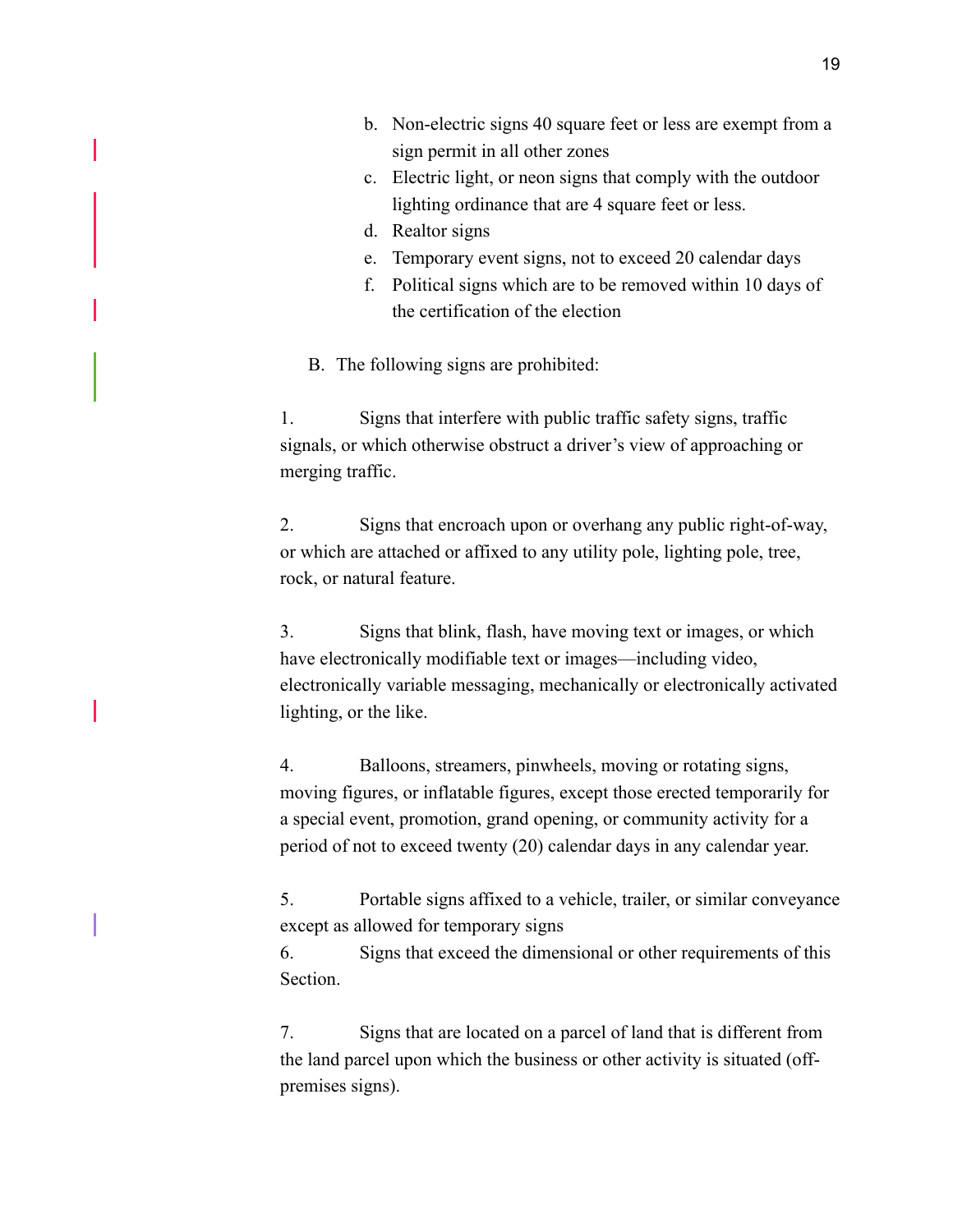9. Signs that are broken, damaged, unmaintained, or which present a nuisance or safety hazard to persons or property.

10. Signs that are illuminated by floodlighting are prohibited.

C. Nonconforming signs in existence at the date of the initial approval of this document are allowed.

D. Maximum signage area for any enterprise in a commercial or industrial zoning district shall not exceed one hundred twenty (120) square feet, with no individual sign exceeding forty (40) square feet in size. In the residential zone maximum signage area shall not exceed fifteen (15) square feet.

E. Real estate sales/leasing signs shall be limited to one sign per lot not greater than six (6) feet high, nor more than twelve (12) square feet in area. Real estate signs shall be removed no later than ten (10) days from the completion of the last sale or leasing event.

F. Political signs advocating for a political candidate, cause, or election matter shall be not greater than six (6) feet high, nor more than eight (8) square feet in area. Political signs shall be removed no later than ten (10) days from the date of the election to which they apply.

G. Development construction signs shall be no greater than eighteen (18) feet in height, nor more than forty (40) square feet in area. Signs are limited to one (1) sign per entrance to the development, and shall be erected no sooner than the date upon which land use entitlements are issued for the subject property, and must be removed no later than ten (10) days from the date of the completion of the last sale or leasing of the subject property.

H. Sign plans shall be submitted for review and approval in conjunction with all new development. Submittal materials shall clearly depict: i) sign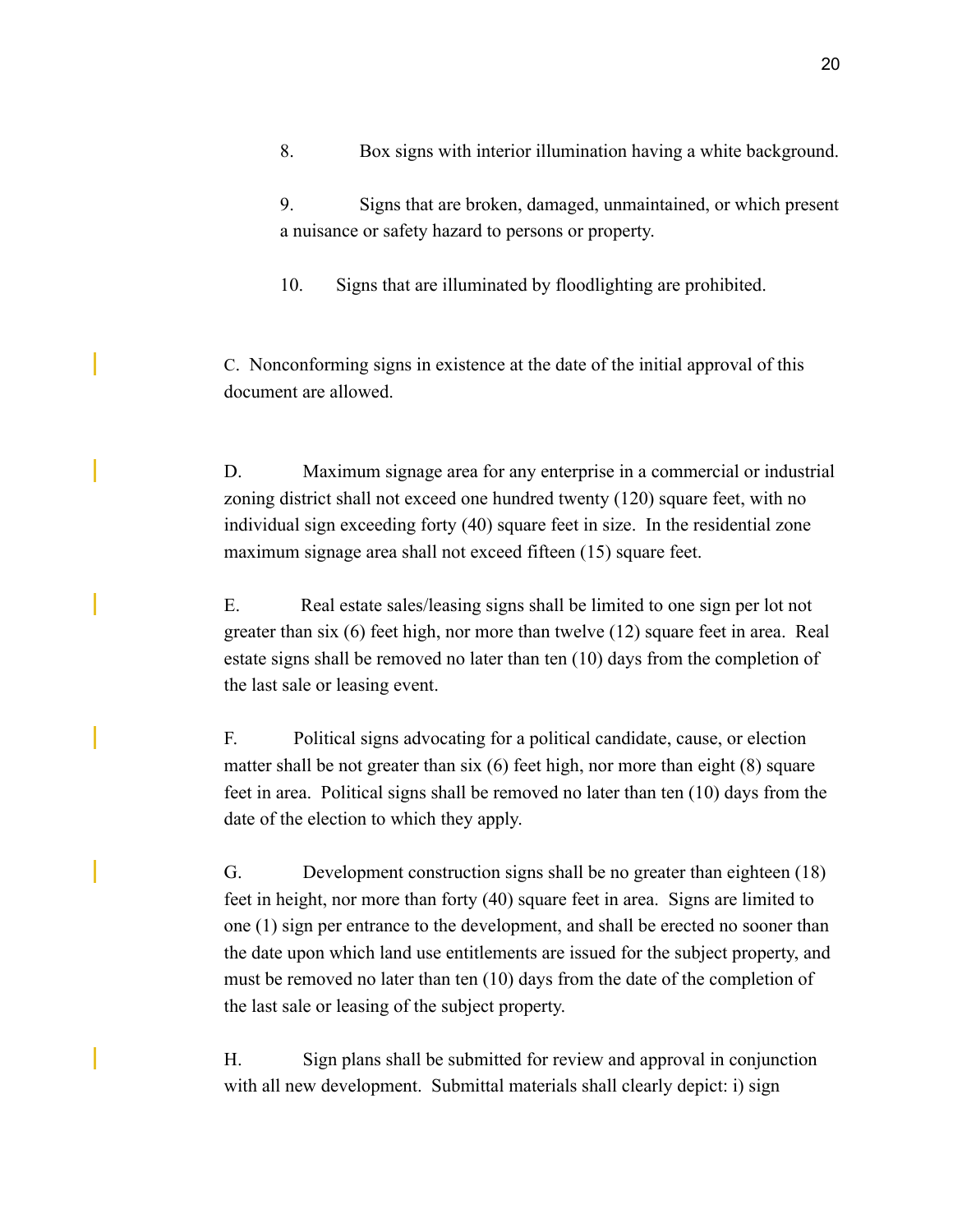locations; materials and dimensions; type of illumination; sign designs; quantity; height; and all other relevant features.

I. A sign permit shall be issued in writing, executed by the Town and the owner, and constitutes the agreement by the owner that the sign will be removed if the use or business applicable to the sign is abandoned or ceases for a period in excess of one (1) calendar year, unless otherwise provided in this Section. The sign owner or property owner shall promptly repair or replace any sign that is damaged, defective, or which presents a nuisance or safety hazard to persons or property.

**6.50.010 Site Plan Review.** Site plan review is required to assure that new development and redevelopment of existing structures is compliant with Town ordinances, advisory policies, and building codes. Unless exempted, an approved site plan issued under this Title is required prior to the issuance of a building permit.

## **6.50.020 Review Required; Exemptions.**

- A. Site plan review is required for the following:
	- 1. All new development unless exempted by this section;

2. Remodeling of existing commercial development involving an addition of two thousand (2,000) square feet or more to the finished square footage of an existing structure; or

3. A use change as defined by this chapter involving an addition of two thousand (2,000) square feet or more to the finished square footage of an existing structure.

B. Site plan review is not required for the development of the following, as defined in this title: a single family dwelling; a duplex; an accessory dwelling unit; subdivisions, or remodeling or additions to existing structures comprising less than two thousand (2,000) square feet of new construction.

## **6.50.030 Submittal Requirements.**

A. An application for site plan approval must be submitted to the Town on the approved site plan application form, together with the required review fee. The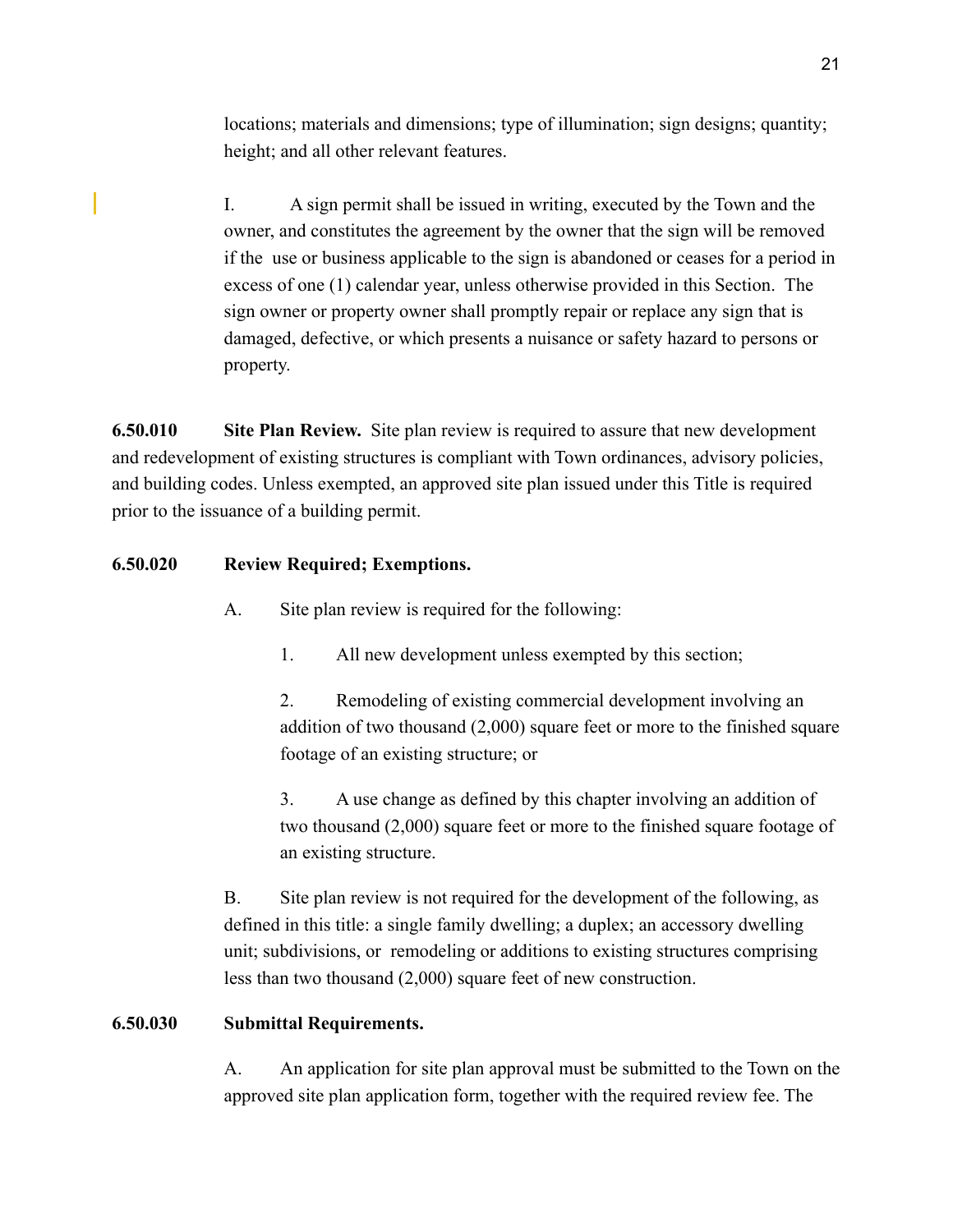application must be signed by the record property owner or, if the applicant is not the owner, the applicant must deliver proof of approval signed by the owner. Components of the application submittal may contain multiple plan sets or reports; provided, that they are clear, legible, and successfully demonstrate the purposes required under this chapter. Unless waived by the planning and zoning chair, the application must include four copies of all design drawings. The application must include the following:

1. *Preliminary Site Plan.* Applicants shall submit a preliminary site plan (with requirements as listed below), drawn by an engineer, surveyor, or architect, to a scale of not less than one inch equals fifty feet (on paper no larger than twenty-four inches by thirty-six inches), and one copy reduced to eleven inches by seventeen inches that shall include:

> a. *Parcel Boundary Lines.* Include all easements, setbacks and construction limits of the project site;

b. *Drives, Streets, and Rights-of-Way.* Include widths of pavement, curb and gutter, and dimensions of rights-of-way;

c. *Parking and Loading.* The parking plan must include a count of spaces and details of handicap parking spaces as well as indicating the location and types of exterior lighting proposed for security lighting of the area;

d. *Access.* Include all points of ingress, egress. For developments adjacent to and accessed by a state or federal highway, a completed highway access permit application from the Utah Department of Transportation (UDOT) must be submitted with the application, with a permit issued prior to building permit approval;

e. *Refuse Areas.* Drawings of the refuse enclosures must be included;

f. *Common Open Space.* All open space, common areas, parks, sidewalks, and trails (with required connectivity) must be clearly depicted;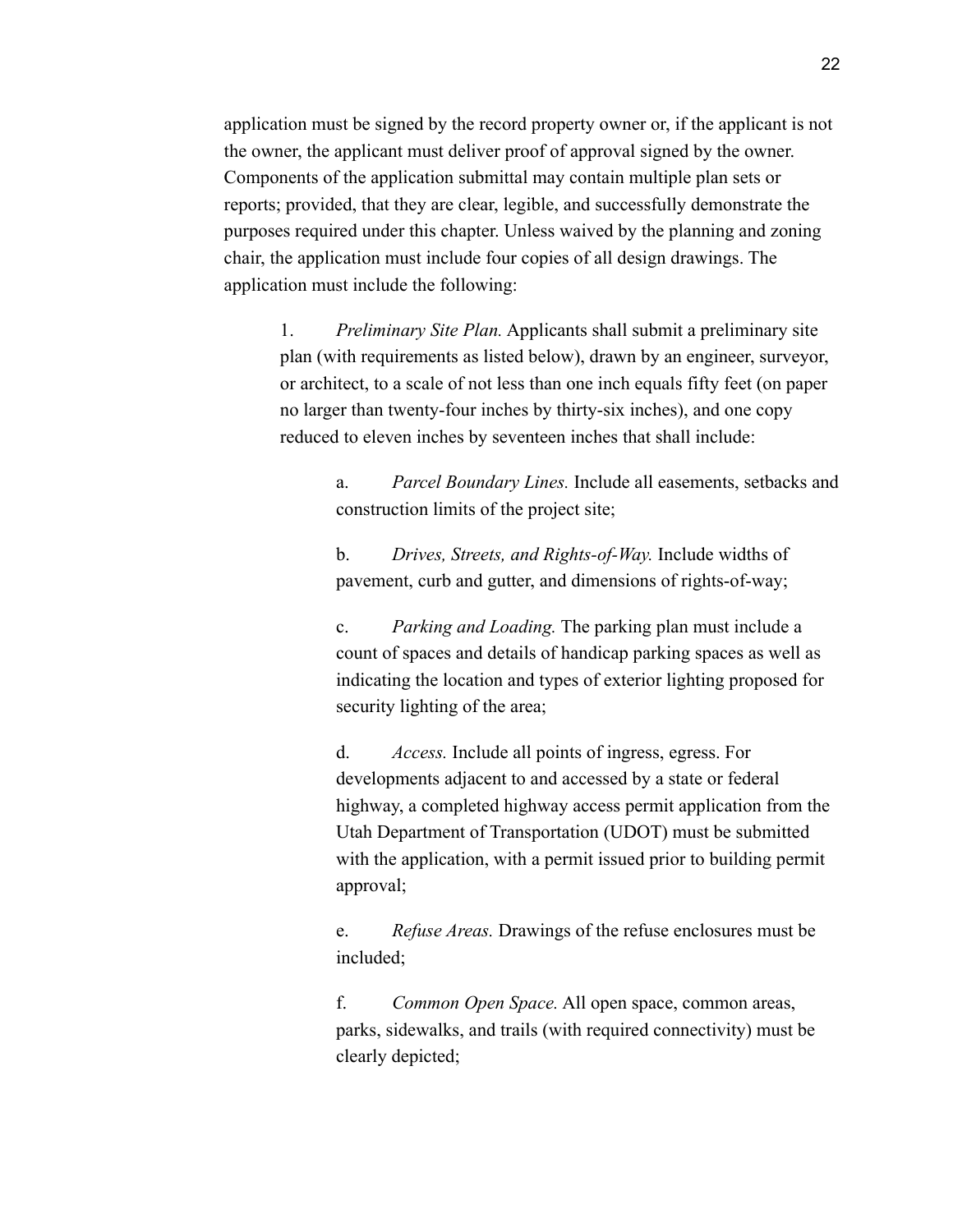g. *Topography.* All site conditions including terrain contours, drainage areas, and other physical features on or within one hundred feet of the site must be shown; existing and finished grades must be clearly shown in different shades or contour depictions; all elevations shall be shown in the most current North American Vertical Datum (NAVD). Level I applications may contain this topographic survey on the site plan. Level II applications must show a separate topographic survey;

h. *Use Types.* Specific areas proposed for specific types of land use shall be shown, and must include the acreage or square footage for each area;

i. *Public Dedications.* Areas proposed for public dedication (i.e., utility easements, trails, open space, or the like) shall be depicted;

j. *Lots or Plots.* The dimensions and areas for each lot or plot must be shown;

k. *Adjacent Zoning.* Zoning for adjacent properties within three hundred feet of the subject property shall be shown;

l. *Fire Hydrants.* The locations of all fire hydrants;

m. *Title Block.* A title block shall appear in the lower right hand corner of all pages of plans and plats and shall contain the name of the development; legal location of the property; name and contact information of the site designer/engineer/surveyor; the name of the development; and the drawing scale and north point;

n. A regional or vicinity map shall accompany the submitted application to indicate the location of the project; and

o. The legal description of the property.

2. *Floor Plan and Elevations.* A floor plan, at a minimum, shall consist of a drawing to scale showing a view from above, of the relationships between rooms, spaces and other physical features at each floor level of a structure. All dimensions shall be drawn between the walls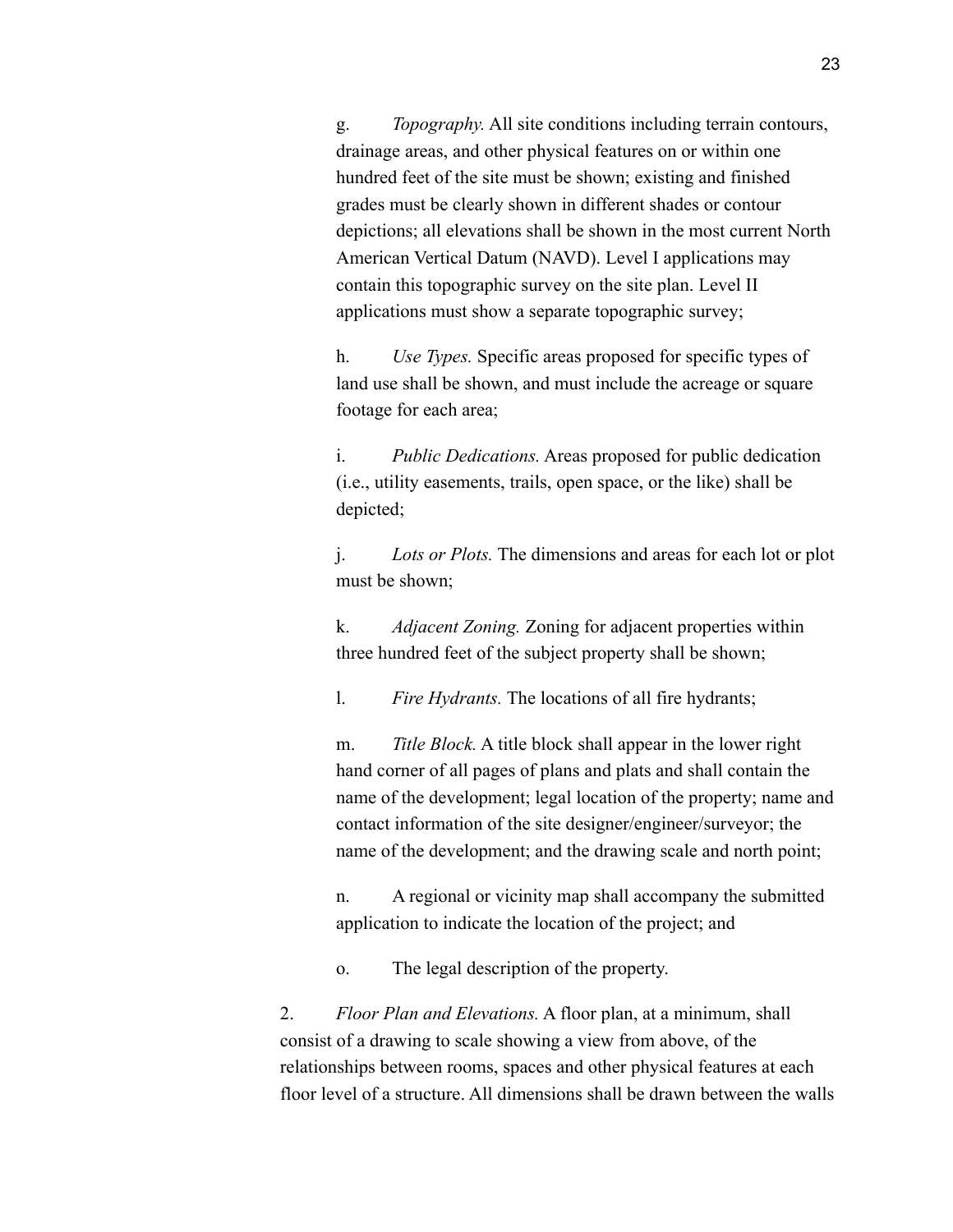to specify room sizes and wall lengths. The floor plan shall show the physical layout of:

- a. Interior walls and hallways;
- b. Restrooms;

c. Windows, doors, landings, decks, and patios;

d. Plumbing features such as sinks, showers, bathtubs, HVAC elements, etc.;

e. Interior features such as fireplaces, saunas, hot tubs, and whirlpools;

f. Locations of electrical panels and service connections;

g. The planned uses of all buildings and rooms;

h. All finished first floor elevations;

i. Elevation view drawings shall show all side elevations of existing and proposed structures, and shall depict exterior architectural elements and materials, as well as heights of the structure.

B. *Narrative.* The narrative shall describe in reasonable detail the purpose of the proposed development, the types of all land uses that are anticipated, the phasing of development, and information regarding all accessory uses, structures, or major features. Statistical information as to the project area, developed area square footage, number of parking spaces, and the like shall be included.

C. *Conceptual Sign Plan.* If signage is anticipated, applicants shall submit a plan showing the location, dimensions, materials, and type of illumination for all signs. All signage shall comply with this Title.

D. *Lighting Plan.* The lighting plan shall show number and types of fixtures for walkways, building exterior lighting, and parking areas. An acceptable lighting plan shall consist of full cutoff, fully shielded, downward directed lighting types. The plan shall include manufacturer's information detailing the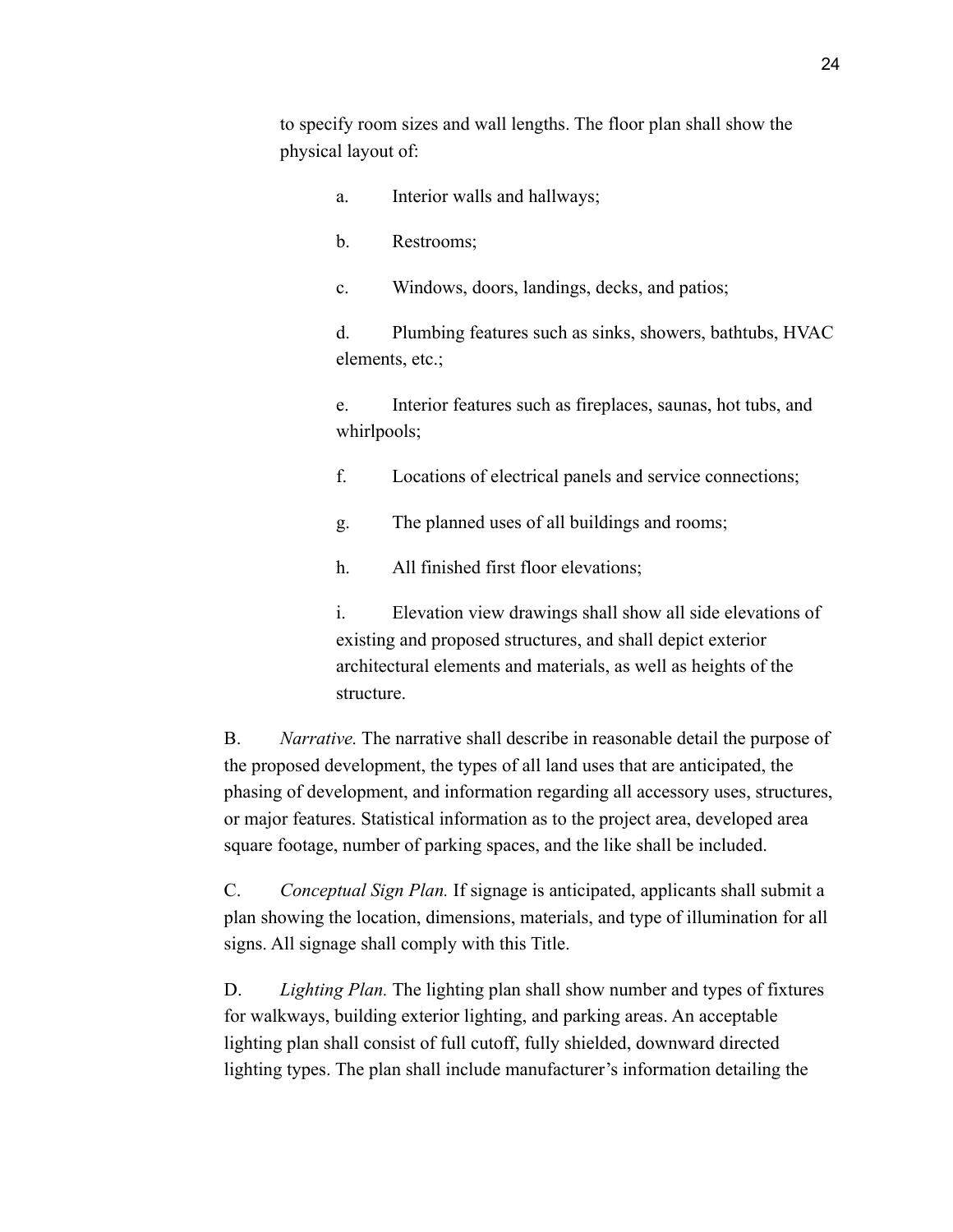fixtures to be used. Wall mounted flood lights that direct outward toward other properties and roadways are prohibited.

E. *Landscape Plan.* The landscape plan shall include location of landscaping features, maintenance, and proposed erosion control.

F. *Wetlands, Riparian Areas, and Floodways.* If the development is adjacent to riparian areas, floodplains, probable wetlands, or areas where stream channels may be altered by planned development, a wetlands, riparian areas, and floodway plan drawn by an engineer, surveyor, or other appropriate consultant must be submitted. Flood zone boundaries and the base flood elevation must be shown. Where the application includes areas which may be subject to flooding the applicant shall show that the elevation of the lowest floor of all structures exceeds the elevation which is above the base flood elevation. All elevations on the plan shall be shown in the most current North American Vertical Datum (NAVD).

G. *Drainage Plan.* A storm water drainage plan, signed and stamped by an engineer, shall be submitted and show calculations and other information specified below:

1. The project site, including areas three hundred feet beyond its boundaries;

- 2. Existing contours at two-foot intervals shown as dashed lines;
- 3. Proposed contours at two-foot intervals shown as solid lines;
- 4. Indication of a permanent benchmark referenced to mean sea level;

5. Drainage system shown in plan view with estimated cubic-feetper-second flow for a one-hundred-year storm event;

6. Locations of all natural drainage channels and water bodies;

7. Existing and proposed drainage easements;

8. Type, size, and location of existing and proposed drainage structures such as pipes, culverts, inlets, ditches, swales, retention ponds, detention areas, etc.;

9. One-hundred-year event (base) flood areas;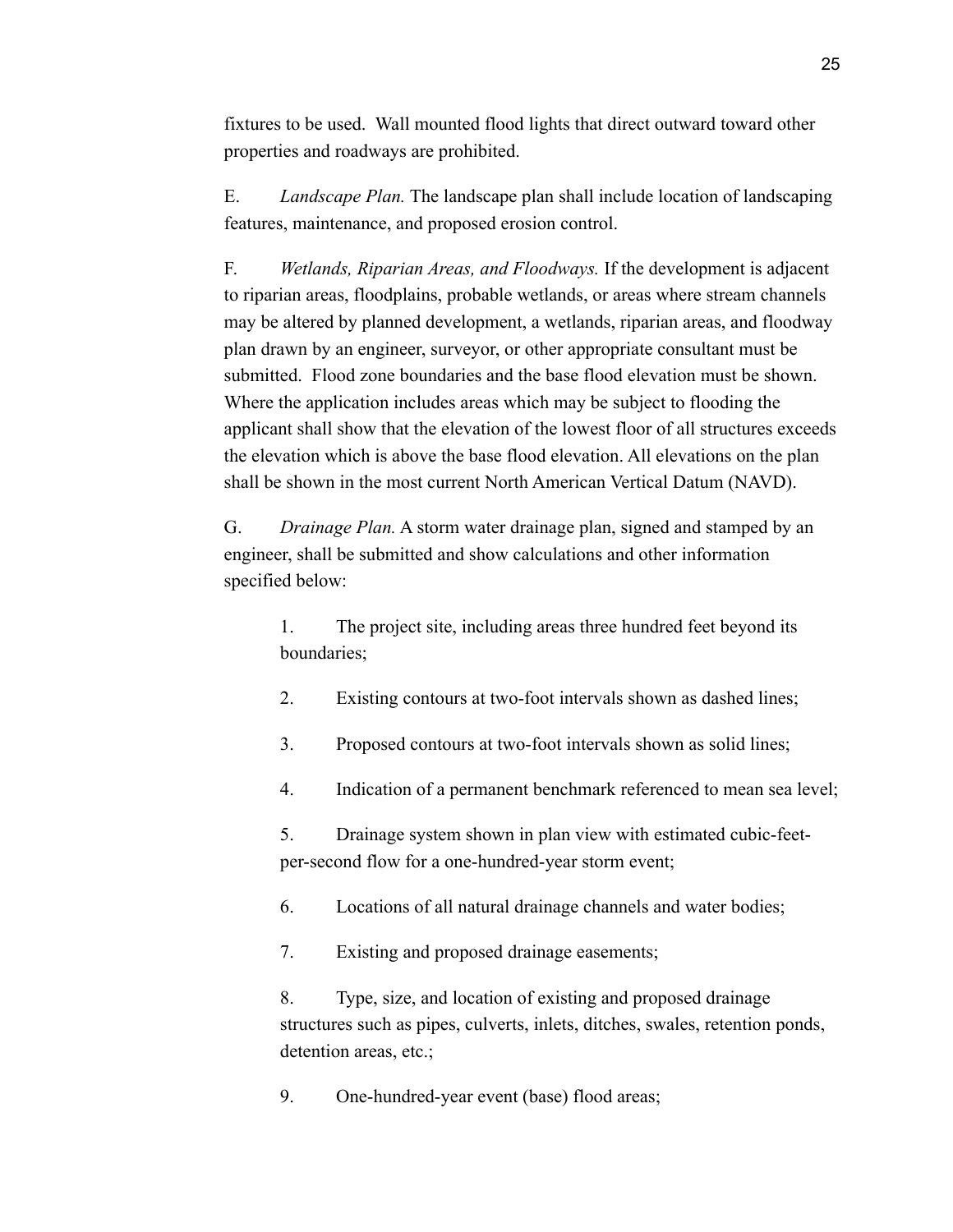10. Additional grading and drainage elements may be required to be depicted to satisfy Federal Emergency Management Administration (FEMA) floodplain requirements; and

11. Erosion control plans showing adequate sedimentation control which shall be accomplished throughout construction phases as well as during the ongoing use of the site (e.g., sedimentation ponds, dikes, seeding, retaining walls, rip-rap, etc.).

H. *Minimum Standards.* All structures for drainage and flood control shall be designed, at a minimum, to successfully convey the anticipated one-hundred-year frequency storm event for maximum period of intensity over the entire drainage basin. The applicant shall submit calculations to show that all structures have adequate capacity to accommodate flows expected to result from the designated storm event.

I. *Water and Sewer System Protection.* All storm water facilities shall be designed to avoid or minimize damage to, or infiltration of, culinary water and sanitary sewer facilities, if applicable.

J. *Planned Grading.* A grading plan for surface drainage (shown by contours and spot elevations) shall be prepared by an engineer or surveyor. It shall show the planned grading and paving of driveways, access roads, and parking areas. Grading and paving shall be shown on plans, profiles, cross sections, and details as necessary to describe new construction. Details of curbs, gutters, sidewalks, drainage structures, and conveyance systems, dimensions of all improvements, size, location, thickness, materials, strengths, and necessary reinforcement can be shown on the site plan in the case of a Level I application, or on a separate drawing based on the complexity of the project.

K. *Utility Plan.* A utility plan shall be prepared by an engineer. It shall show the locations, dimensions, and elevations of all sewer facilities and culinary water facilities needed to serve the site. The utility plan shall specify in reasonable detail the types of equipment and materials to be used and shall comply with all applicable advisory documents or sound engineering requirements. Plans showing the locations of natural gas, electric, and telephone/data lines must also be shown.

L. *Evidence of Title.* A current title insurance commitment, ownership and encumbrance report, or abstract of title prepared by a title insurance company or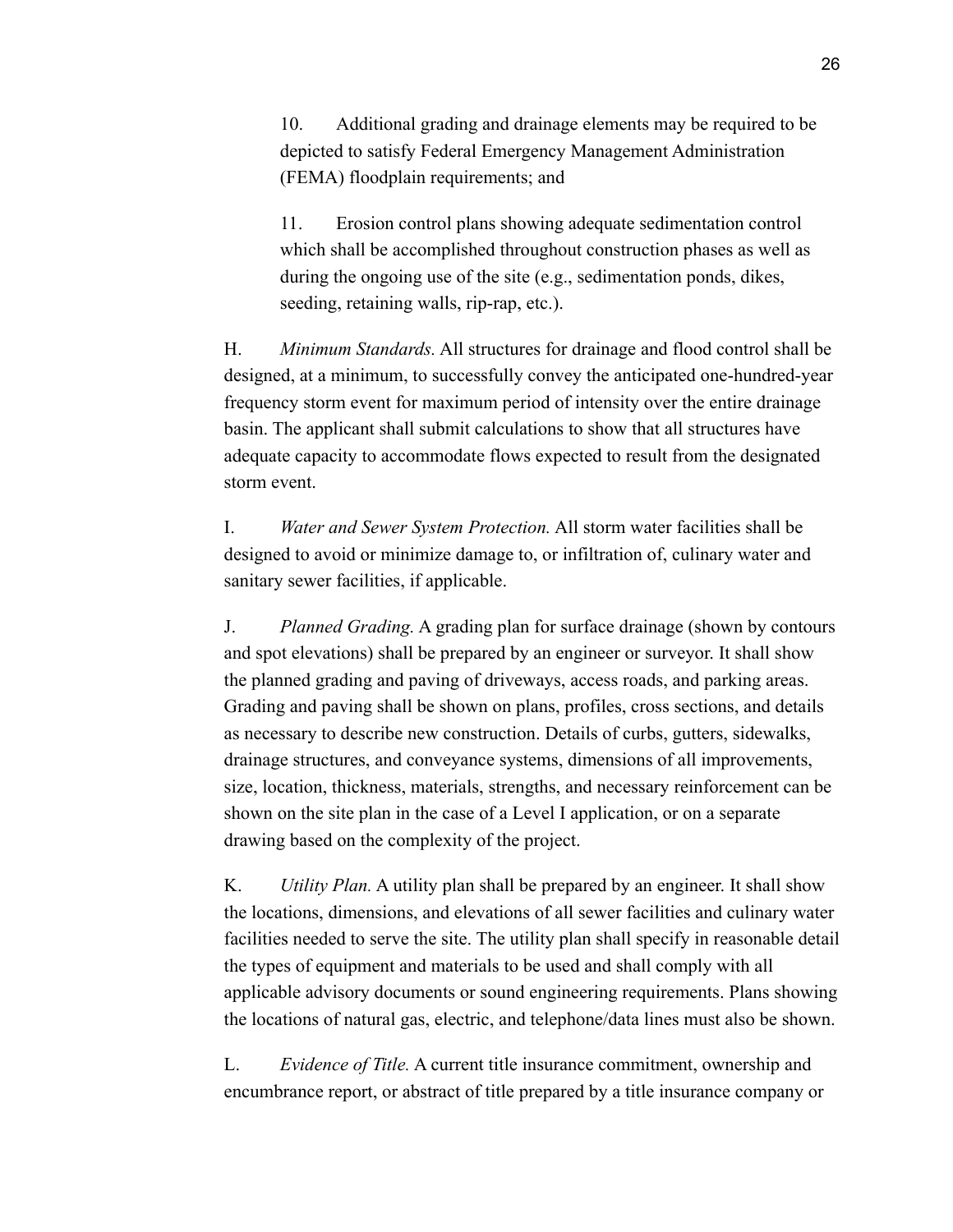attorney showing all ownership interests, easements, and encumbrances which apply to the parcel(s) comprising the application must be submitted. If requested, the applicant shall provide copies of all recorded documents which may affect the property subject to the application. If common elements or private use restrictions are anticipated, the applicant must submit draft covenants, conditions, and restrictions (CC&Rs) for review.

M. *Surface and Subsurface Soils Report.* The application shall include a surface and subsurface soils report establishing soil suitability for the proposed development. The report shall be prepared by a geotechnical engineer or other professional. At a minimum, the report shall include:

- 1. A description of soil types;
- 2. Locations and characteristics with supporting soil maps;
- 3. Soil logs of test pits and bore holes;

4. All other information necessary to determine soil suitability for the scope of the development and constraints on development based on the findings;

5. Analysis and evaluation of such information with recommendations regarding structural constraints, erosion control, and requirements for building design.

N. *Traffic Study.* A traffic study and parking and circulation study are required for projects which will generate in excess of five hundred peak daily trips. The study shall be prepared by an engineer. The following table shall be used to determine if a traffic study is required:

| <b>Traffic Impact Table</b>    |                 |
|--------------------------------|-----------------|
| <b>Land Use</b>                | 500 Daily Trips |
| Residential: Single-<br>family | 50 units        |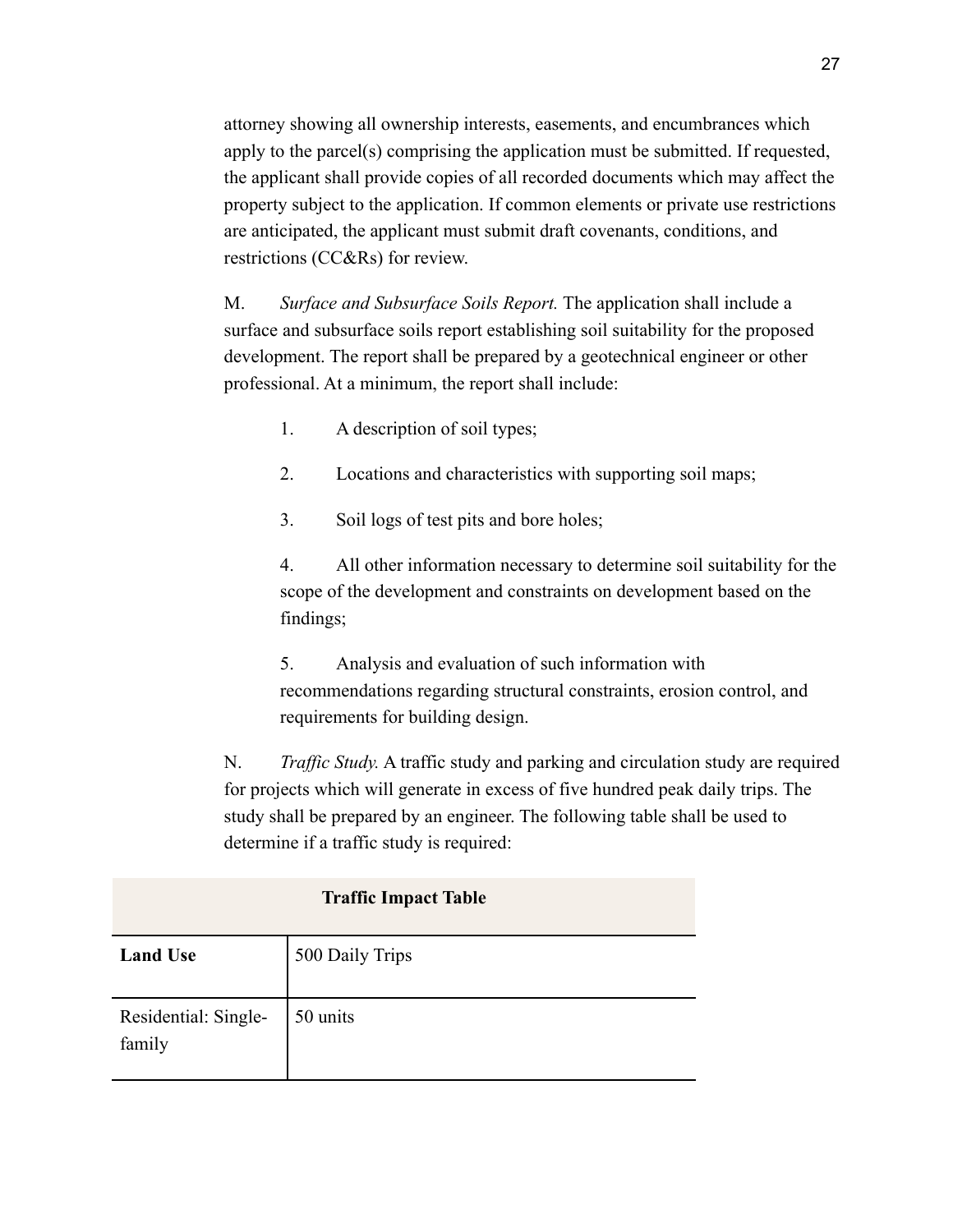| Apartments                           | 85 units                     |
|--------------------------------------|------------------------------|
| Condos/Townhouses                    | 85 units                     |
| Mobile Home Park                     | 100 units                    |
| <b>Shopping Center</b>               | $1,800$ sq. ft.              |
| <b>Fast Food Restaurant</b><br>(GFA) | 800 sq. ft.                  |
| Convenience Store<br>w/Gas(GFA)      | 870 sq. ft. or 5 pumps       |
| Bank w/Drive-In                      | 1,870 sq. ft.                |
| Hotel/Motel                          | 60 rooms                     |
| General Office                       | 30,000 sq. ft.               |
| Medical/Dental<br>Office             | 17,400 sq. ft.               |
| Research and<br>Development          | 47,000 sq. ft or 2.75 acres  |
| Light Industrial                     | 77,000 sq. ft. or 7.75 acres |
| Manufacturing                        | 130,000 sq. ft.              |

O. The Town has discretion to require a traffic study for applications which do not generate the level of trips specified above where: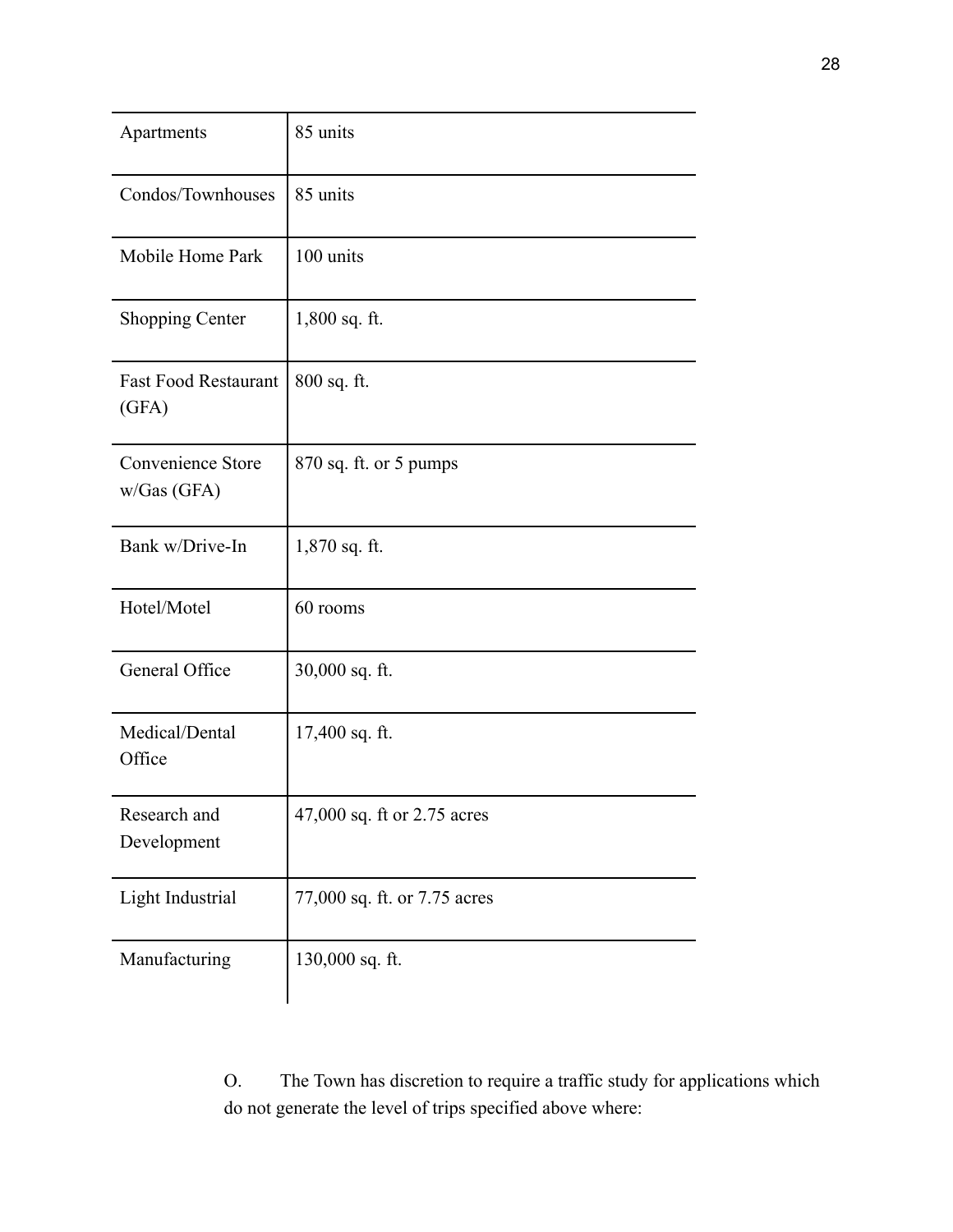1. High traffic volumes on surrounding streets may affect movement to and from the proposed development;

2. There is a lack of existing left turn lanes on streets adjacent to the proposed access drive;

3. There are inadequate sight distances at access points;

4. Proposed access points are close to other existing drives or intersections; or

5. The proposed development includes a drive-through pick-up window.

P. *Street Design Drawings.* The application shall include drawings by an engineer showing the design, grades, widths, and profiles of all streets, sidewalks, curbs, gutters, traffic control devices, traffic signs, and associated public improvements. All street designs shall conform to street classifications and design standards adopted by the Town, if any.

Q. *Additional Submittals--Waiver of Certain Submittals.* The Town has discretion to require other or additional submittals where necessary for the review of a particular application, or as required for Level II development. Alternatively, the Town has discretion to waive or modify any requirement for a particular submittal if it is determined that the document or report is not necessary, or if an alternate submittal is justified for the review of a particular application. Any waiver shall be in a writing labeled as a submittal waiver, shall identify the project by name and application number, and shall be signed and dated by the planning and zoning chair.

R. *Conformity with Submittal Standards.* All submittals must conform to the land use submittal standards adopted by the Town, if applicable. Submittals which do not clearly or accurately depict elements required for review of the project may be rejected, or the Town may require revisions during the review process.

#### **6.50.040 Review Process.**

A. R*eview for Completeness.* All applications shall be promptly reviewed for completeness and accuracy by the Town. If an application is found to be incomplete or deficient the Town will notify the applicant in writing as to the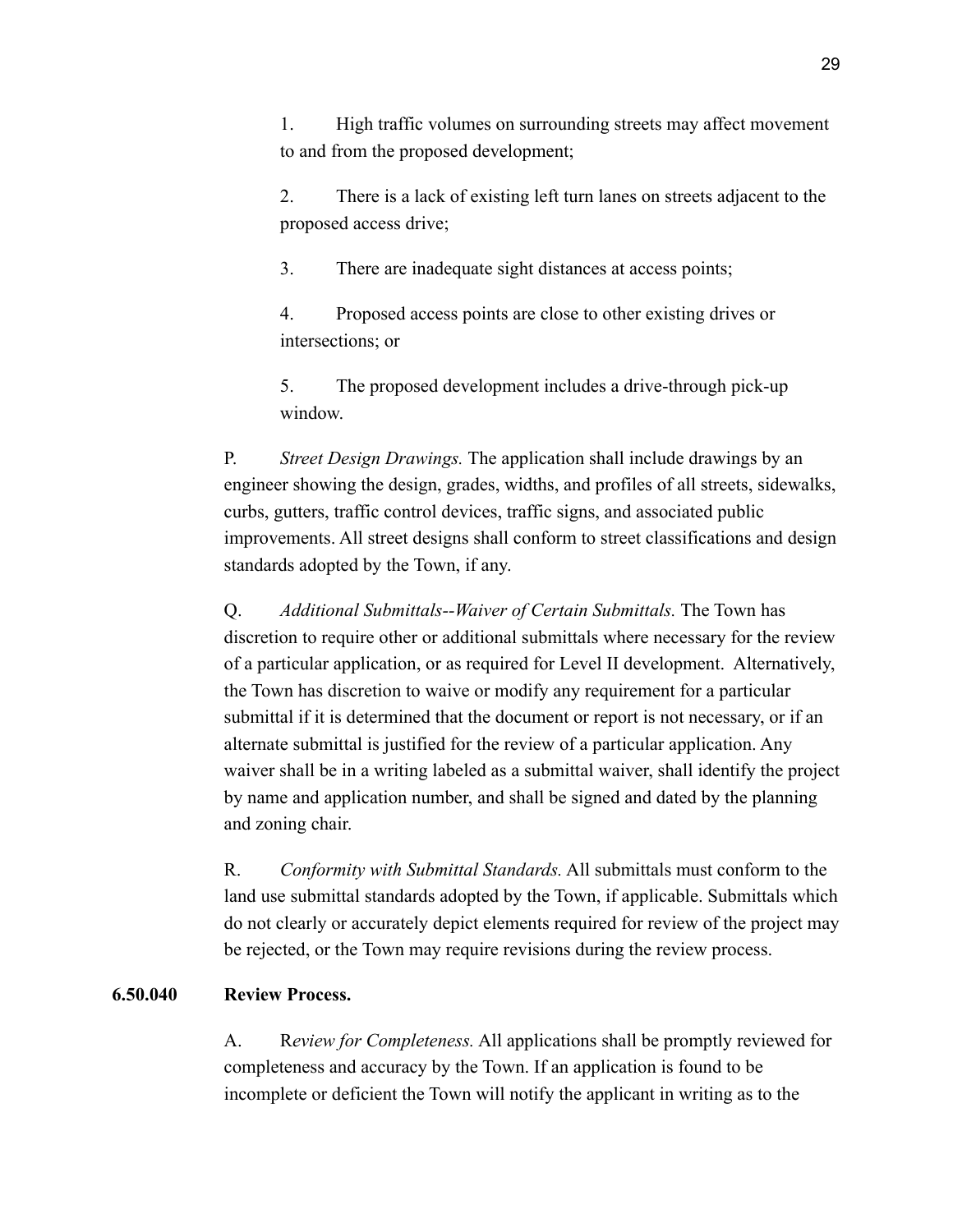deficiencies and allow the applicant to submit additional or supplemental materials as needed. Incomplete or deficient applications will not be scheduled for further review.

B. *Level I Applications.* Level I applications shall be reviewed by the Planning & Zoning Commission, which shall be the land use authority. The Planning & Zoning Commission may approve, approve subject to conditions, or deny a Level I application.

C. *Level II Applications.* Level II applications shall first be reviewed by the Planning & Zoning Commission which shall issue written recommendations for the project. The land use authority for Level II applications shall be the Town Council, which may approve, approve subject to conditions, or deny the application.

1. Level II applications are not subject to a public hearing; however, the applicant shall deliver notice of the pending application, in a form approved by the Town, to adjacent property owners, who shall be permitted to submit written comments or testimony as to the compliance of the application with applicable approval criteria and ordinances. Any written comments or testimony from adjacent property owners or interested persons may be considered by the Town Council in reaching its decision. The Town Council shall consider the application at a public meeting without further public testimony. Within a reasonable period of time following the conclusion of the meeting, the Town Council, as land use authority, shall issue a written decision, which may approve, approve subject to conditions, or deny the application.

D. *When a Site Plan Is Deemed Granted*. For purposes of this chapter, a site plan approved by the applicable land use authority subject to conditions is not deemed granted until the Town determines in writing that all pre-construction conditions of approval have been satisfied, all applicable fees are paid, and all ancillary documents (dedications, development improvements agreement, or the like) are executed and delivered to the Town. Satisfaction of all such conditions must occur before a building permit will be issued. For purposes of this subsection, pre-construction conditions mean those conditions pertaining to design of the development, permitting by other agencies, corrective submittals, or the like.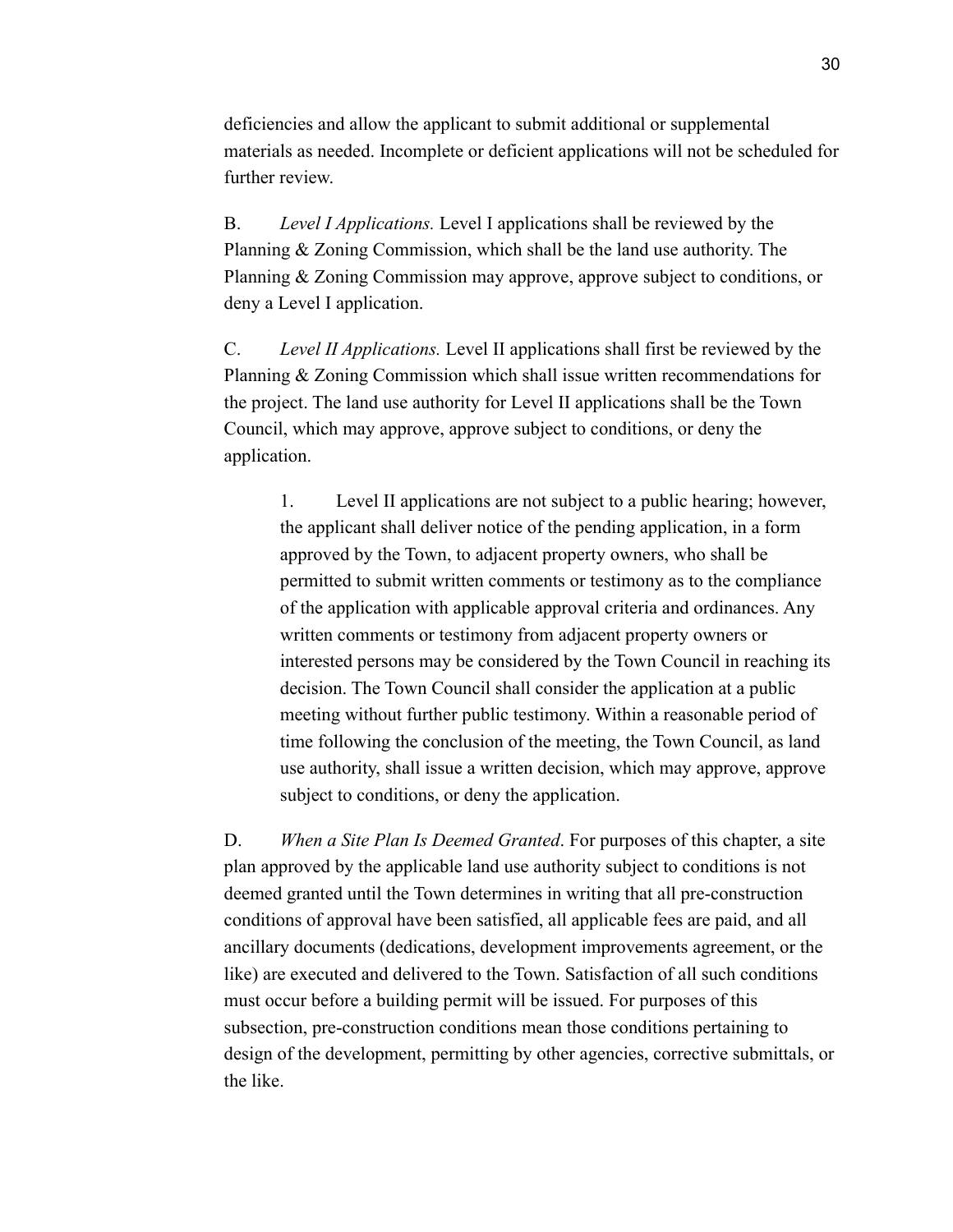E. *Concurrent Review.* To the extent possible, where an application under this chapter requires other approvals, the Town shall attempt to consolidate all such approvals in one proceeding to provide for efficient and timely review. However, nothing in this chapter shall be deemed to repeal or abrogate review procedures or criteria in other ordinances.

F. *Certificate of Occupancy.* A certificate of occupancy will be issued, provided that all fees have been paid and construction is completed in conformity with the approved site plan, conditions of approval, the building permit, applicable ordinances, and building codes.

## **6.50.050 Approval Criteria.**

A. The following criteria govern site plan approval:

1. Compliance with applicable ordinances and building codes;

2. Availability of necessary utilities, including culinary water, sewer (or septic systems), electricity, natural gas, and the like;

3. Consistency of the design with advisory documents; and

4. Accuracy and truthfulness of submittals or representations in the application.

B. *Discretion to Grant Conditional Approval.* The applicable land use authority has discretion to impose conditions during the review process that address: i) deficiencies in the application; ii) performance of the design in providing efficient access, vehicle circulation, connectivity, pedestrian/nonmotorized vehicle access; iii) buffering of off-site impacts; iv) storm water management and flood damage prevention; v) landscaping and architectural design; vi) utility design issues; and/or vii) other ordinances or advisory documents.

C. *Statement of Reasons in the Event of Denial.* Where an application is denied, the land use authority shall provide a statement of reasons explaining the basis for its denial.

D. *Code Violations.* The Town may properly decline to review or approve any application where the property that is the location of the application has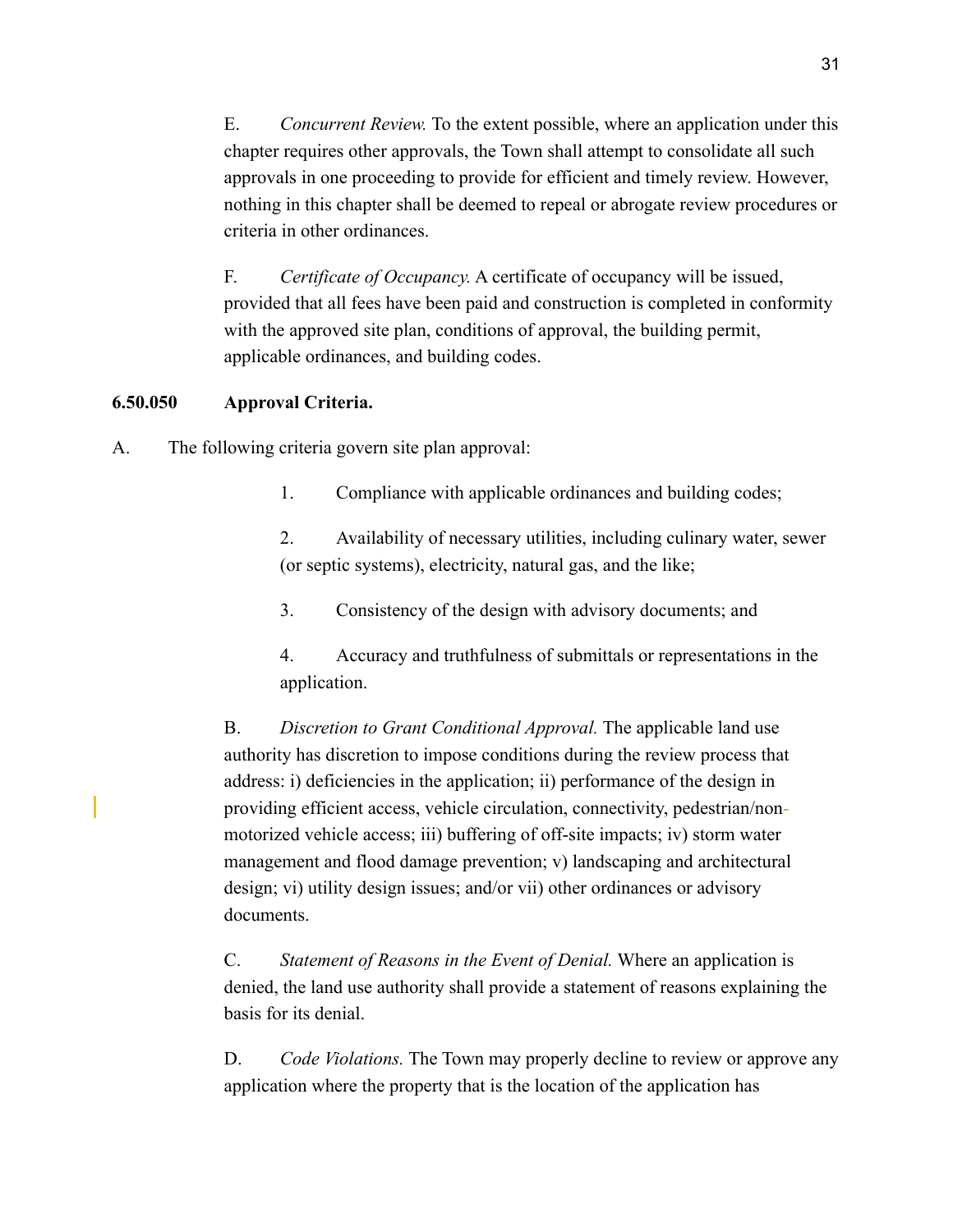outstanding ordinance or building code violations. Where such violations exist, the Town may decline further review of the application until such time as all violations are abated and applicable fines, fees, or taxes applicable to the property are paid.

#### **6.50.060 Improvements Agreement, Dedications, and Warranties.**

A. *Development Improvements Agreement.* The Town may require the applicant to deliver a development improvements agreement (DIA), which will specify in detail: the site-specific development plan for the property; the public improvements to be constructed to serve the development; an engineer's estimates for the cost of required improvements; deadlines for construction and the phasing of development; provisions for a financial assurance and warranty deposit to secure completion of public improvements; required property dedications; and such other terms as may be specifically required for the development. The amount of the financial assurance and warranty deposit shall be equal to one hundred forty percent (140%) and ten percent (10%), respectively, of the approved construction costs, as verified by the Town or its engineer designee. At the election of the Town, the DIA may be recorded in the San Juan County land records and constitutes an encumbrance on the subject real property for the duration of the life of the development authorized under this chapter. The form of any financial assurance shall be as authorized by the Town Attorney.

B. *Dedications.* The Town may require an applicant to dedicate an interest in land to the Town, in fee simple or an easement, where it is necessary for the siting of public infrastructure, such as public streets, sidewalks, pedestrian paths, or underground utilities made necessary by a particular site plan application. Additionally, dedications may be required incident to site plan approval to conform to advisory documents. Property dedications will be confirmed by a separate deed or easement, in a form acceptable to the parties, which shall be executed by the property owner and recorded. All applicants are encouraged to consider access dedications and connectivity with adjacent parcels during the design process.

C. *Public Improvements Warranted and Delivered Free of Liens.* All public improvements installed and dedicated to the Town (e.g., culinary water lines, sewer lines [if applicable], curbing, gutters, roads, hydrants, street lights, and the like) shall be delivered free of liens and encumbrances, and shall be warranted by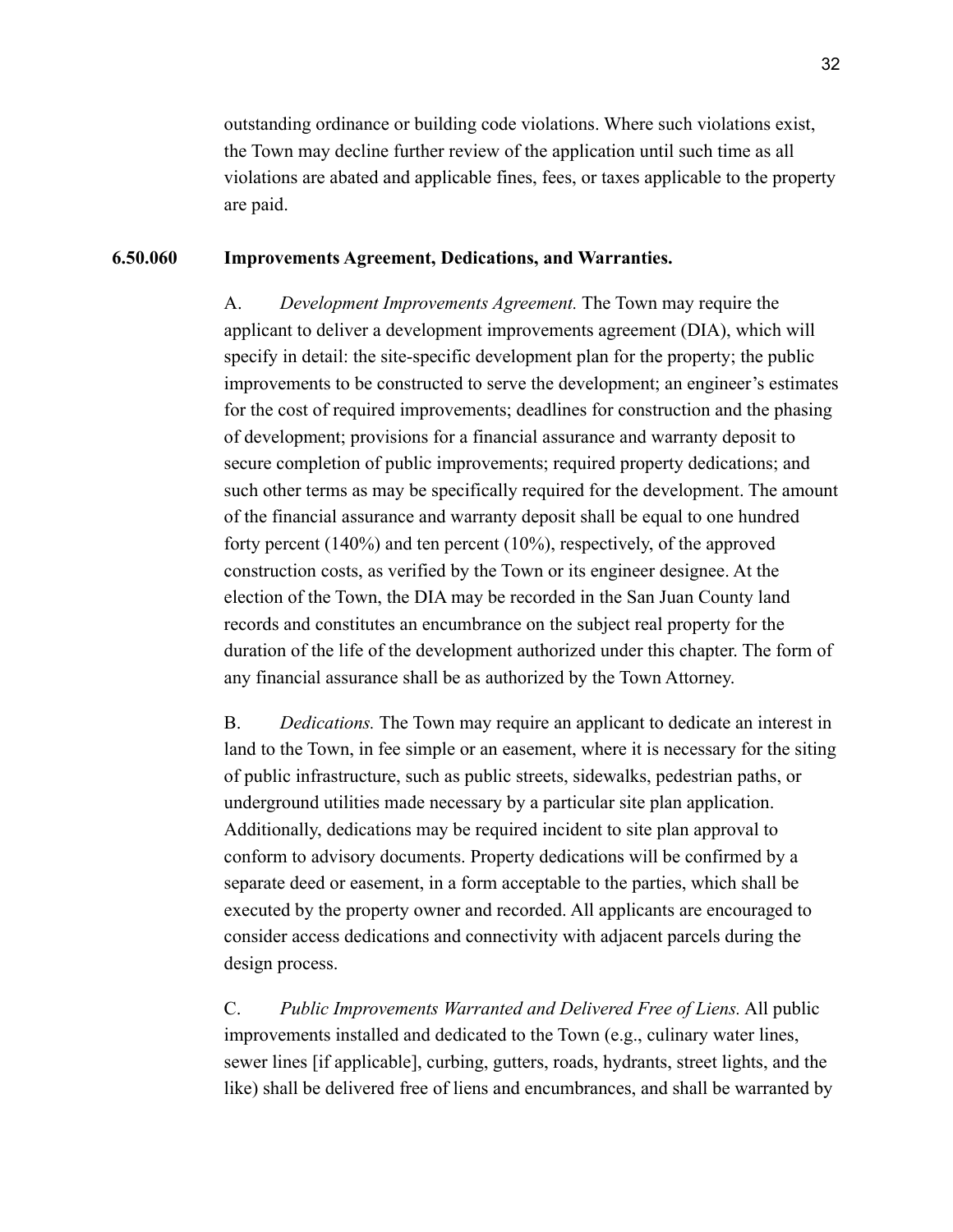the applicant to be free of defects in design, materials, and workmanship for a period of one (1) year from the date of acceptance.

D. *Release of DIA.* If the Town determines that the DIA serves no further purpose, as in the case of abandonment or termination of the development contemplated by the site plan approval, then the DIA may be released via a writing duly executed by the Town and recorded in the land records.

#### **6.50.070 Amendment Procedures; Lapse of Site Plan.**

A. *Binding on Successors.* An approved site plan shall be binding upon the applicant and any of its successors in title. Amendments which change the character, building design, density, or any other requirements or conditions contained in the site plan shall not be permitted without prior review and approval as set forth in this section.

B. *Minor Changes.* A minor change in the location or placement of buildings or specific improvements may be authorized by the Planning & Zoning Commission where unforeseen circumstances, such as site constraints, engineering problems, or the like require a change.

C. *Major Changes.* Major changes, such as alterations in the size, configuration, or change of use as defined in this chapter; significant realignments or changes to access, utilities, or storm water facilities; other changes which increase the density, scope, or intensity of occupancy; significant changes to project phasing; or other changes which significantly affect the overall design or intent of the project shall be treated as a major change, and shall be referred for review to the Town Council.

D. *Review of Amendments.* A land use authority reviewing an amendment application may approve, approve with conditions, or deny the application.

 E. *Lapse of Plan--Extension.* If, within twelve (12) months from the date of approval of a site plan, the applicant fails to satisfy approval conditions or diligently proceed with construction, then the Town may declare a lapse of plan by delivering written notice to the applicant. A lapse of plan shall result in all prior approvals under this chapter being void and of no further effect. An extension of any site plan approval may be granted by the applicable land use authority upon a showing by the applicant of good cause, and provided that an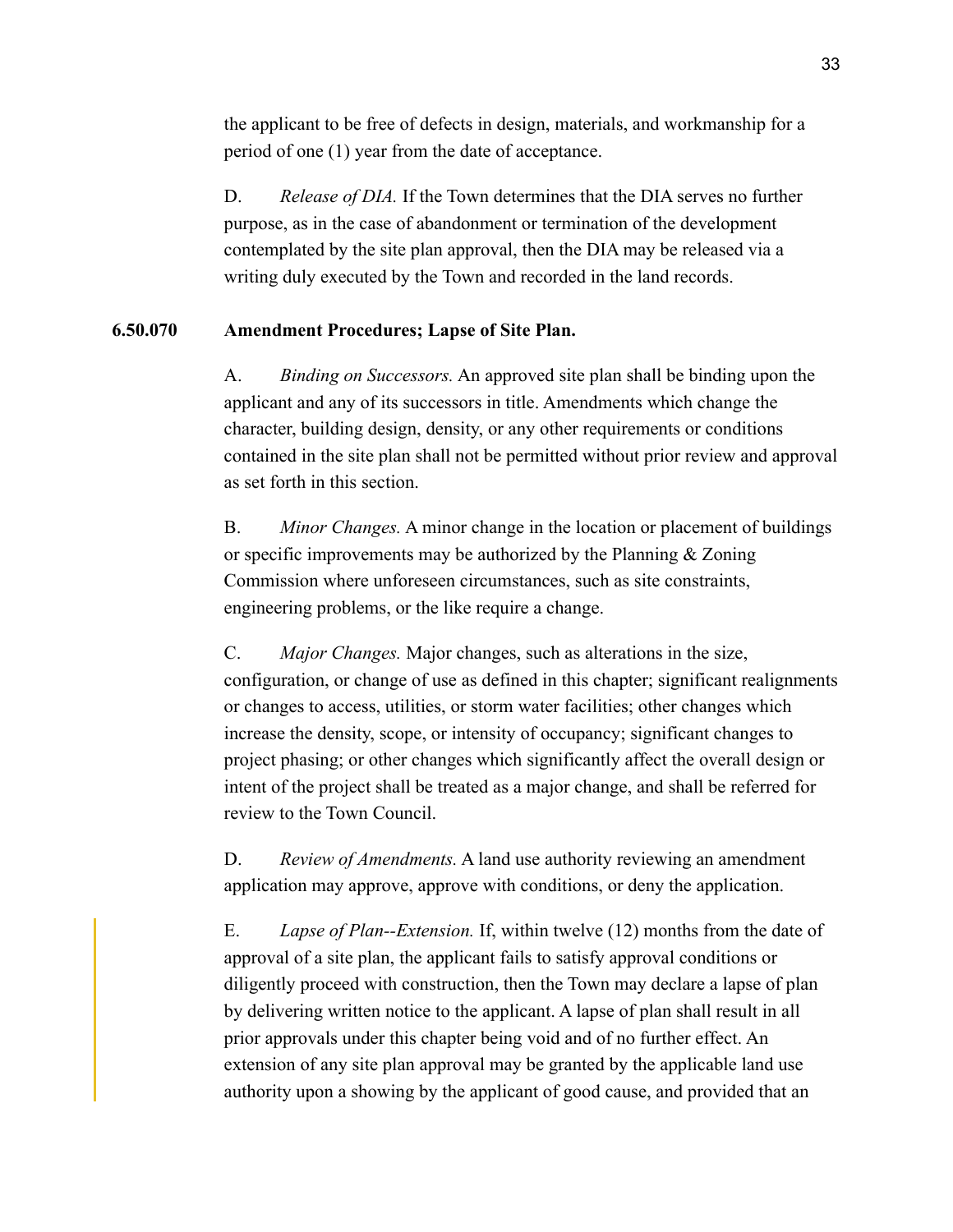extension is sought in writing within twelve months of the date of approval. Nothing in this section shall be deemed to alter or impair a phasing plan or construction schedule approved in a valid DIA.

#### **6.80.010 Enforcement.**

A. It is unlawful for any person to construct, alter, reconstruct, or maintain any building or structure, or engage in any use of land that is prohibited by the provisions of this Title.

B. In the event of any violation of this Title the Town may:

1. Withhold building permits or certificates of occupancy;

2. Obtain an injunction to halt or abate zoning violations or violations of this this Title;

3. Impose a civil penalty of five hundred dollars (\$500) per violation;

4. Commence an action for damages—including damages for costs incurred in completing, repairing, or abating violations; and/or

5. Any other remedies available at law or equity, including the remedy of specific performance. The Town may combine remedies in its discretion and pursue some or all at different times, as may fit the circumstances.

C. Prior to invoking any remedies, the Town shall provide written notice to the property owner identifying the breach or violation(s) and allowing that person a reasonable period of time, but not less than thirty (30) days and no more than one hundred twenty (120) days, in which to cure or abate the violation(s).

D. To obtain injunctive relief the Town need only prove a violation of this Title; it shall not be required to post a bond as a condition for obtaining injunctive relief.

## **6.050.090 Appeals; Hearing Officer.**

A. **Hearing Officer.** A non-final decision of the Planning & Zoning Commission interpreting or applying the zoning or planning ordinances of the Town may be appealed to a hearing officer designated by the Town. Hearing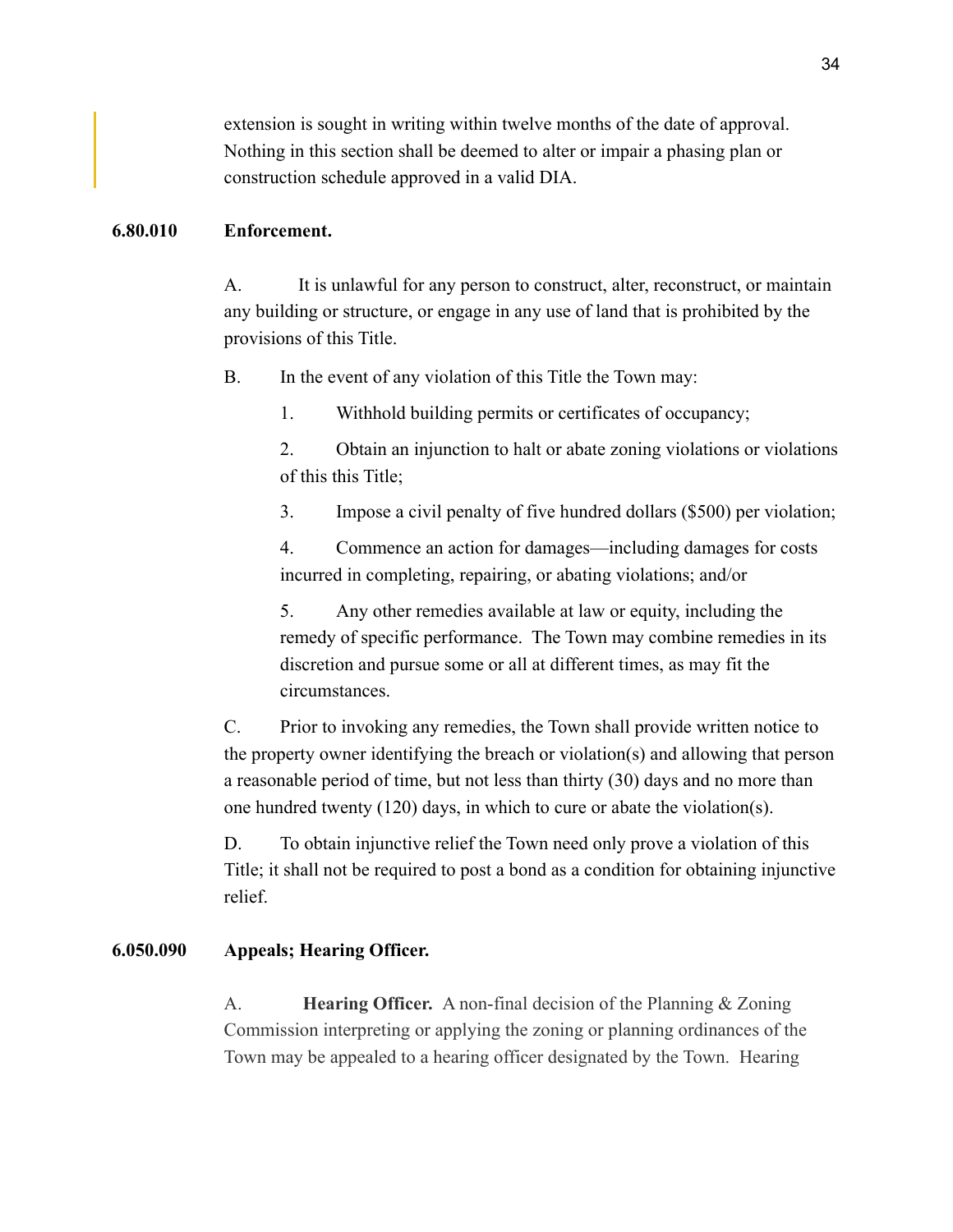officer appeals shall be conducted informally based on the record or other information presented to the Town.

B. **Judicial Appeals**. Any person adversely affected by a final decision under this Title may file an appeal of that decision with the San Juan County District Court.

C. **Review of the Record**. Judicial Appeals shall be a review of the record that was submitted to the applicable land use authority. Upon the filing of an appeal the Town shall assemble the record of proceeding and forward same to the court, as applicable, and the parties. If the record is particularly voluminous, the Town may require the appellant to pay in advance the reasonable costs of assembly and copying of the record.

D. **Standard of Review**. In any judicial appeal the matter shall be reviewed based on the record before the applicable decision maker. The decision shall be affirmed unless it is found to be arbitrary, capricious, or illegal. The appealing party has the burden of proof. To preserve an issue for judicial review, the appealing party must first have exhausted its administrative remedies by presenting any claimed point of error to the attention of the decision maker prior to seeking appellate review.

1. If any provision of this Title shall be found to be unlawful or invalid, it shall be stricken or reformed to comply with applicable law, and the remainder of this Title shall be enforced regardless of any such provision.

E. **Time for Judicial Review**. A judicial action seeking review of a decision of the land use authority must be commenced no later than thirty (30) days from the date of the final written decision or order. Untimely appeals are subject to dismissal with prejudice.

 THIS ORDINANCE was approved by the affirmative vote of a majority of the Town Council of the Town of Bluff this 3rd day of May, 2022. This ordinance shall take effect immediately upon passage.